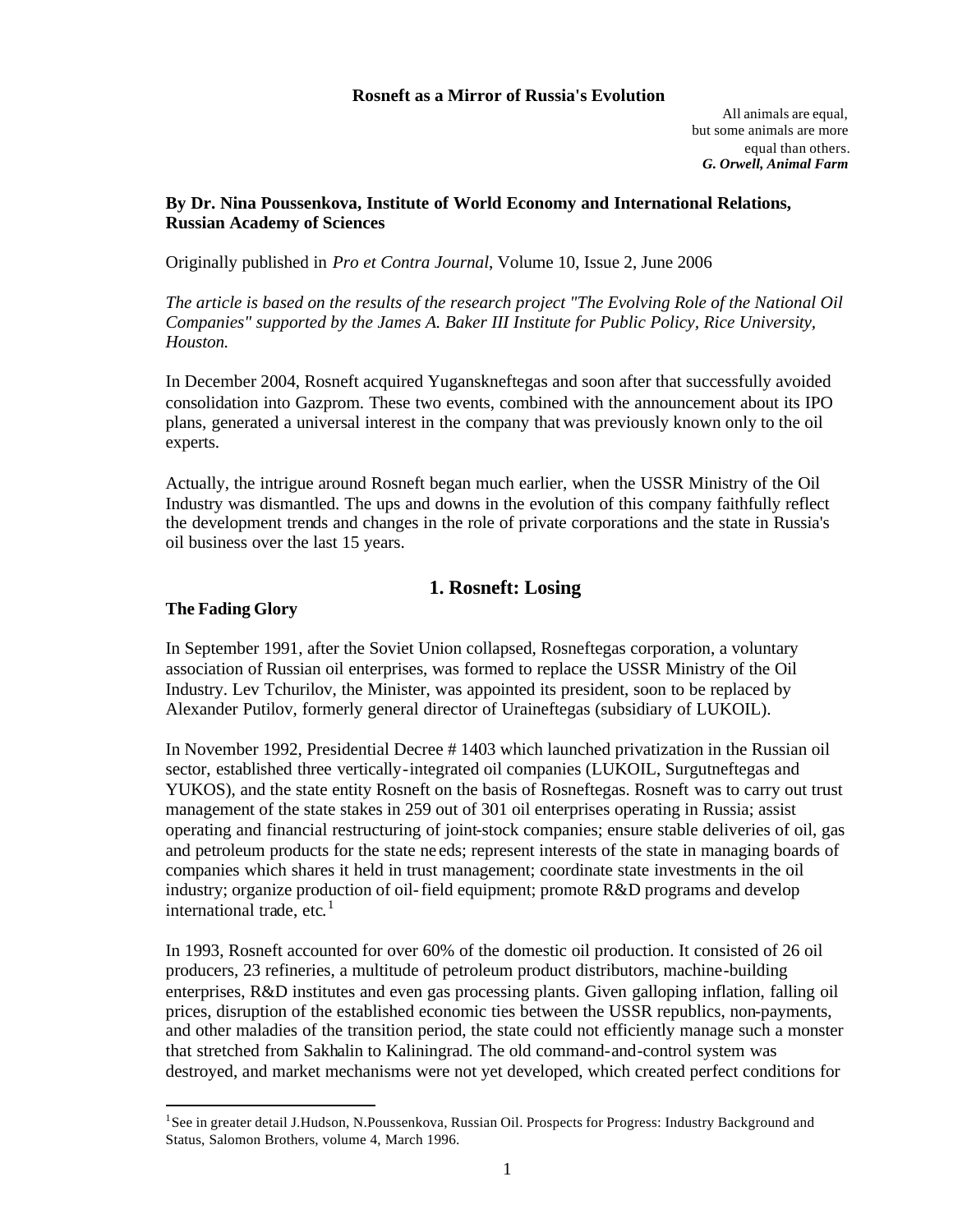the initial accumulation of capital. New Russian tycoons quickly and aggressively established control over assets which were effectively owned by no one. During the era of "gangster capitalism," the collapse of Rosneft in its original form was inevitable.

In 1993-1994, new vertically-integrated oil companies (VICs) were formed, such as SIDANCO, Eastern Oil Company and ONACO, and Rosneft was forced to give up many of its upstream and downstream subsidiaries in favor of these new entities.

In April 1995, Rosneft was transformed into an open JSC by the presidential decree and was commissioned to perform the following special functions: trust management of state stakes in companies not included in the new VICs; support for the oil industry R&D efforts; and representation of state interests in production-sharing agreements (PSAs).

However, Rosneft continued to shrink. In August 1995, it was forced to cede Nizhnevartovksneftegas to the newly created Tyumen Oil Company. In the same month it suffered the worst blow when it was deprived of Noyabrksneftegas, Omsknefteorgsyntez (the most efficient and modern refinery in Russia), Noyabrskgeophisica and Omsknefteproduct in favor of Sibneft which was allegedly established to help fund Boris Yeltsin's1996 election campaign.

The September 1995 Government Decree  $# 971$  determined the new composition of Rosneft.<sup>2</sup> However, its hemorrhage did not stop. Thus, Rosneft received the blocking interest of the former state geological enterprise Archangelskgeoldobycha (AGD), which held 21 licenses for oil fields and 2 licenses for diamond deposits in the Timan-Pechora region. It was assumed that AGD would partially compensate the state company for the loss of Noyabrskneftegas. Rosneft was also interested in AGD because the latter was the co-owner of the JV Polar Lights (see below).

However, it turned out that the controlling interest in AGD was held by MAPO-Bank, and Rosneft could not manage its cash and crude flows. Unable to tighten its grip over AGD, Rosneft purchased from it a 20% stake in Polar Lights. Having fulfilled its role of an intermediary, MAPO-Bank transferred its stake in Archangelskgeoldobycha to LUKOIL in 1997.<sup>3</sup>

In downstream, Rosneft was even more of a failure than in upstream. The cumulative output of its three refineries was only 4.7 million tons in 1996, less than half of the amount of oil Rosneft produced. In 1997, its Krasnodarnefteorgsyntez was to be sold off to repay tax obligation of \$32 million - quite a modest sum as compared to other oil companies' debts. It was somewhat surprising that the government would choose to draw the line with respect to a subsidiary of Rosneft rather than that of debt-ridden privatized companies which were able to successfully lobby decisions in their favor.<sup>4</sup>

In addition, Rosneft lost the Moscow refinery and Mosneftepoduct that it had under trust management in accordance with the ordinance # 971. However, the Mayor of Moscow Yuri Luzhkov began to claim that Rosneft could exert price pressure on the Moscow fuel market

Moscow; 16 petroleum products distributors.

<sup>&</sup>lt;sup>2</sup> Purneftegas, Sakhalinmorneftegas, Krasnodarneftegas, Stavropolneftegas, Termneft, Dagneft, Archangelskgeoldobycha, Kalmneft; Krasnodarnefteorgsyntez, Komsomolsk, Tuapse and

<sup>&</sup>lt;sup>3</sup> Since Rosneft held a blocking interest in AGD, LUKOIL could not actively invest in the development of the company and tried to consolidate its shares. Rosneft refused to sell or exchange its stake. The struggle between them continued for a long time. However, LUKOIL understood that in the new political situation it was better to live in peace with the strengthening state company. A compromise was reached in the late 2002 when they swapped the assets under disputes (see *Oil and Capital*, # 10, 2004, p. 116).

<sup>&</sup>lt;sup>4</sup> After three unsuccessful attempts, Krasnodarnefteorgsyntez was sold in October 2000.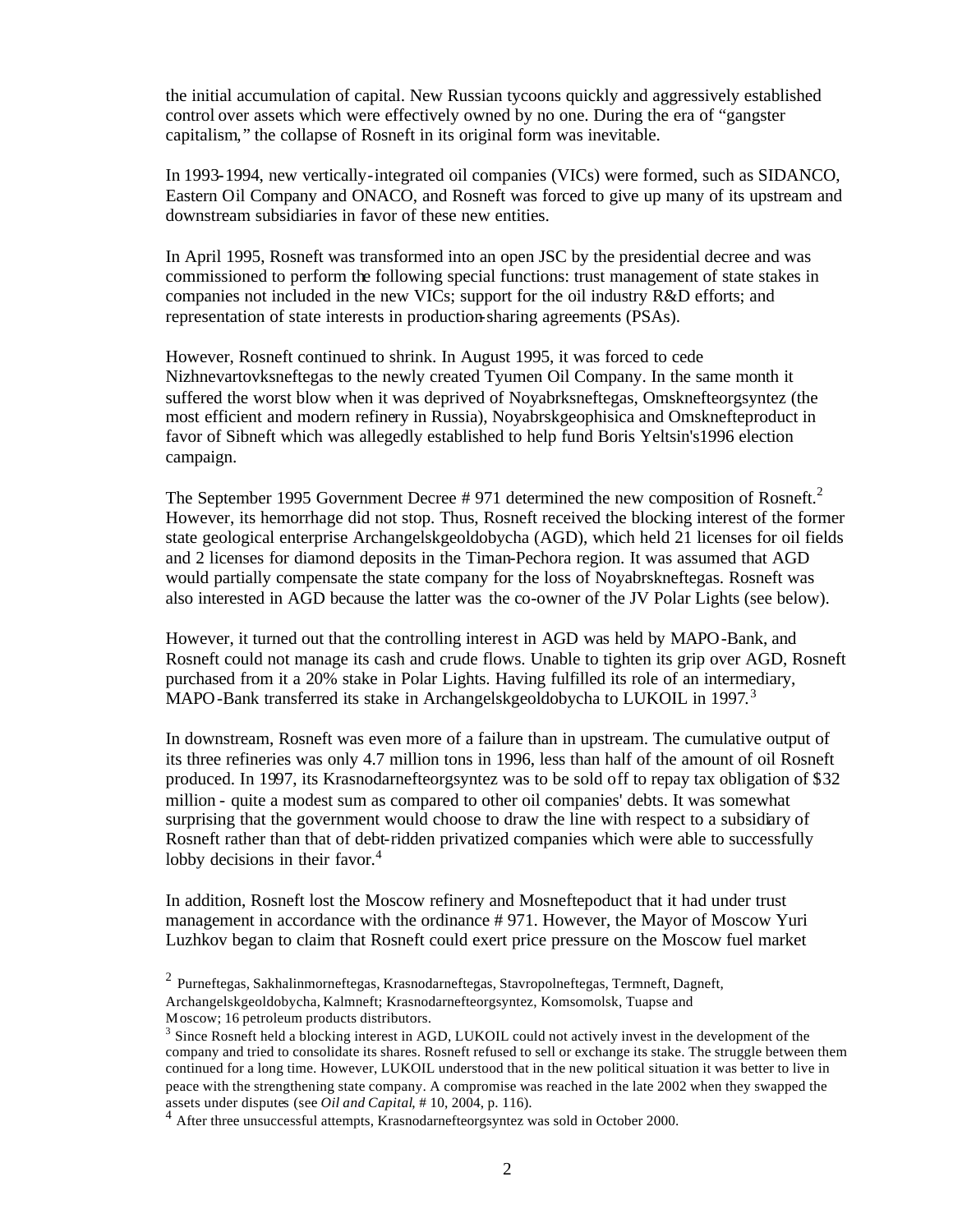where the refinery is the key supplier. At that time, the Muscovites were still reeling from the shocking gasoline crisis of the mid-1990s and, therefore, it was not difficult for the Mayor to convince the government that he, rather than Rosneft, should control operations of the company that would supply Moscow with fuel. In February 1997, Victor Chernomyrdin signed the ordinance on creating the Central Fuel Company thus depriving Rosneft of any hopes to hold a stake in the Moscow refinery.

Over the years, Rosneft made several attempts to restore its former glory, but they largely ended in a fiasco. Thus, its application bid to participate in the auction for 40.12% of Surgutneftegas held on November 3, 1995 within the framework of the notorious "loans-for-shares" auctions was not even accepted under the pretext that its bank guarantees were filled in incorrectly. At that time, winners of such auctions were determined before the event.

Rosneft also tried in vain to strengthen its positions as a national company<sup>5</sup> in charge of various key functions. First, in the early 1995, Rosneft hoped to position itself as such an entity, but failed. Alexander Putilov realistically admitted that the project of creating the national oil company "was good, but time for its implementation already passed. Now it contradicts the established competitive environment. Commercial structures understand too well that this project will allow some entity to get priorities, therefore they'll hardly permit its implementation."<sup>6</sup>

Then, in 1998, after the August 17 crisis, the government of Evgeniy Primakov intended to strengthen Rosneft by merging it with Slavneft and ONACO, the only other oil corporations where the state still held the controlling interests. However, Rosneft's influential private rivals foiled these plans because they were against the emergence of a strong competitor with a special status that would confer it additional important privileges.

The government apparently did not know what to do with Rosneft and how to take advantage of this important asset. The fiasco of the Leuna -2000 project – construction of the refinery in East Germany by Elf Aquitaine where Rosneft together with Surgutneftegas and Megionneftegas (subsidiary of Slavneft) was to be a key player - showed that the government was not wiling (or able) to support the company it owned when its interests clashed with those of more powerful private groups.

The Russian partners were supposed to deliver annually 10 mln tons of oil to Leuna for 15 years, and could receive up to 24% of its authorized capital which would ensure them access to the European petroleum product market. But the proposals of Germany and Elf conflicted with the aspirations of certain major VICs and Transneft. It is not so surprising, therefore, that it took the government officials so long to grant oil export quotas to Leuna participants that this project also failed.<sup>7</sup>

In general, it seems that the state ownership was a mixed blessing for Rosneft. The company paid a price for its close ties with the Russian government, since it has fallen behind its Russian counterparts in the development of commercial skills that were becoming increasingly necessary as Russia was making a transition to the market system  $8$  An indirect indication of this inability to develop market mentality was the average age of Rosneft's employees – 56 years in 1997 - one of the highest in the sector.<sup>9</sup>

 $\overline{\phantom{a}}$ 

 $<sup>5</sup>$  In the international practice, national oil companies are commissioned by the state to perform certain strategic</sup> functions, and, in exchange, they are granted significant privileges.

<sup>6</sup> *Oil and Capital*, 1997, # 4, p. 16.

 $<sup>7</sup>$  Ibid., p. 14.</sup>

<sup>8</sup> John Webb. Rosneft at the Crossroads. CERA, 1997, p. 6.

<sup>9</sup> *Oil and Capital*, 1997, # 7-8, p. 28.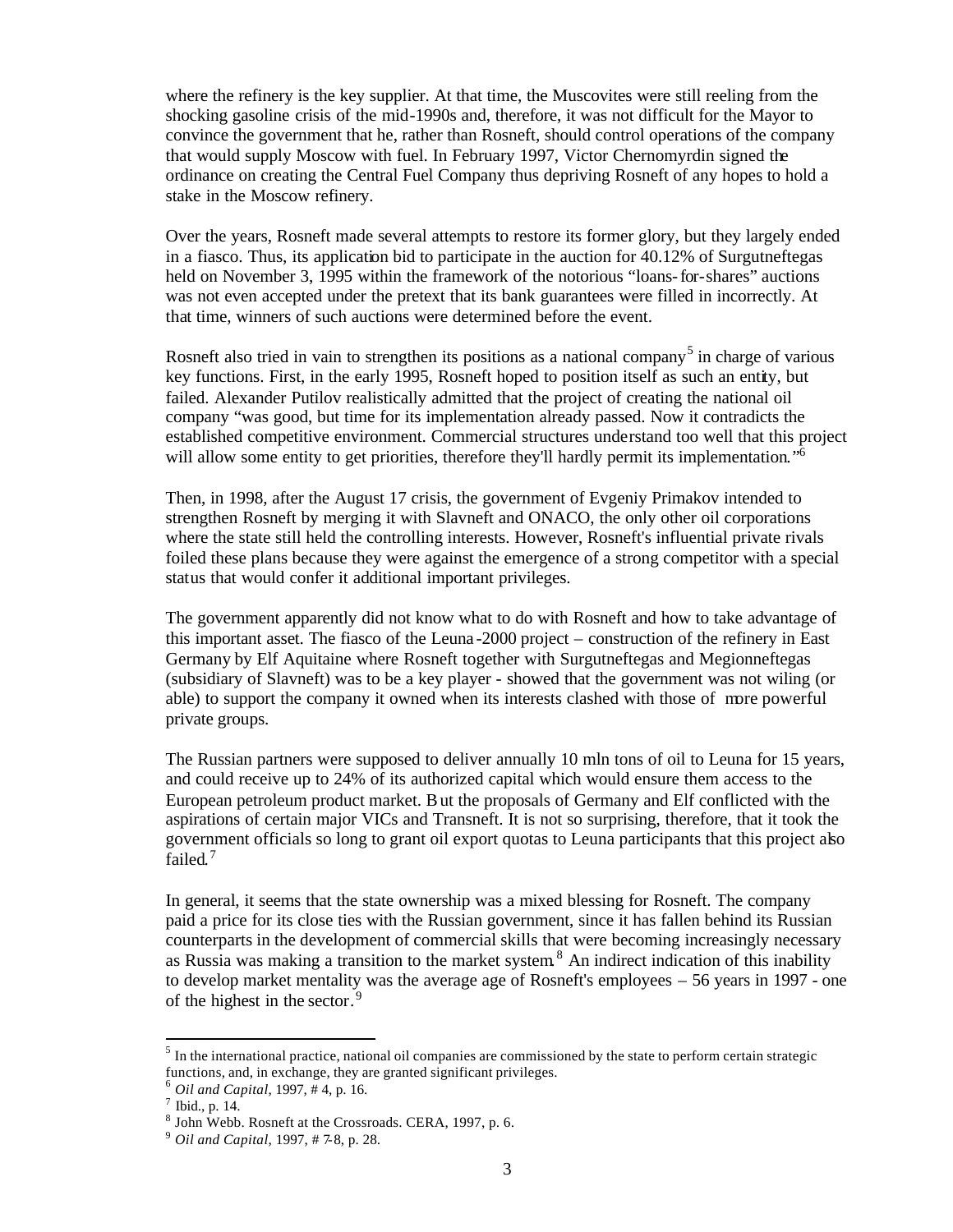#### **Poor Little Rich Girl**

 $\overline{\phantom{a}}$ 

By mid-1990s, when Rosneft's privatization saga started, it already lost many valuable assets and became quite a minor player in the Russian oil sector, accounting for less than 5% of the country's oil output and oil reserves. In the pre-Yugansk era, Rosneft's contribution to the fuel and energy complex was more than modest. It was number 7 or 8 among its larger sisters in terms of oil production and reserves, drilling, refining and export volumes, and number of gas filling stations. It only did well in gas production (being number two among oil companies after Surgutneftegas), and had the smallest proportion of idle wells. Its headcount seemed frightening even among its peers that were notorious for their overemployment from the Western viewpoint. In 1996, 70,000 people worked in the company that produced only 13 mln tons of crude and 3 bcm of gas and refined 4.7 mln tons  $10$  (to compare: ConocoPhillips and ChevronTexaco employ 35,800 and 47,000 people, respectively).

Rosne ft's key oil producer was Purneftegas located in the Yamal-Nenetsk Autonomous District. The subsidiary produced 8.2 mln tons of oil in 1998, i.e. more than one half of Rosneft's total output. The greater part of the territory licensed to it which is rich in high quality oil is not well explored and has a significant potential for reserve increment. Besides, Pur is the only crude producer in the region and owns the whole production infrastructure. Its main fields are relatively young and have a high daily output of wells, while water cut is roughly 45%, much lower than the average figure of 70% for West Siberia.

From the very beginning, Purneftegas had an advanced and progressive management team and showed its willingness to improve transparency. Already in 1995, the company hired Price Waterhouse to audit its financial statements and OPC Ltd. to assess its oil and gas reserves. Pur was also one of the pioneers in Russia to organize roadshows and presentations to Western investors in London and New York in 1995. Even in the troubled mid-1990s, Purneftegas was successful in raising significant international and domestic credits.<sup>11</sup>

In contrast to other oil producers in Russia, Purneftegas had few expensive social obligations (such as housing, schooling, healthcare, etc.) since some 67% of Purneftegas's employees worked of the basis of the "flight-in crews."<sup>12</sup>

Another key producing subsidiary of Rosneft, though quite minor by Russian standards, is Sakhalinmorneftegas (SMNG), which produced 1.5 million tons of oil in 1998. Its main upside potential lies in its participation in Sakhalin offshore projects (Sakhalin-1, 3, 4 and 5). In Sakhalin, the possibility of oil exports is not linked to Transneft export capacity limitations and bottlenecks, and they open a window to the fast-growing markets in the Asia -Pacific region.

SMNG operates on the island of Sakhalin where crude has been produced from onshore fields since 1921 and water cut has reached 84%. It holds licenses for 42 fields with a total of 324 mln tons of ABC1 reserves. Sakhalinmorneftegas's production costs are the highest in the Russian oil industry because of the high amount of energy needed to inject steam into productive layers of viscous oil and expensive transportation of materials and equipment to this remote location.

<sup>&</sup>lt;sup>10</sup> Proceedings of the Conference: Trade and Investment Opportunities in the Russian Oil Industry, March 1996, London, p. 42.

<sup>&</sup>lt;sup>11</sup> At that time, the company received a \$158 million World Bank loan and a \$170 million loan from the EBRD under the oil and gas rehabilitation program.

<sup>&</sup>lt;sup>12</sup> Russian Oil. Oil Producing Companies. London, Salomon Brothers, March 1996, p. 231.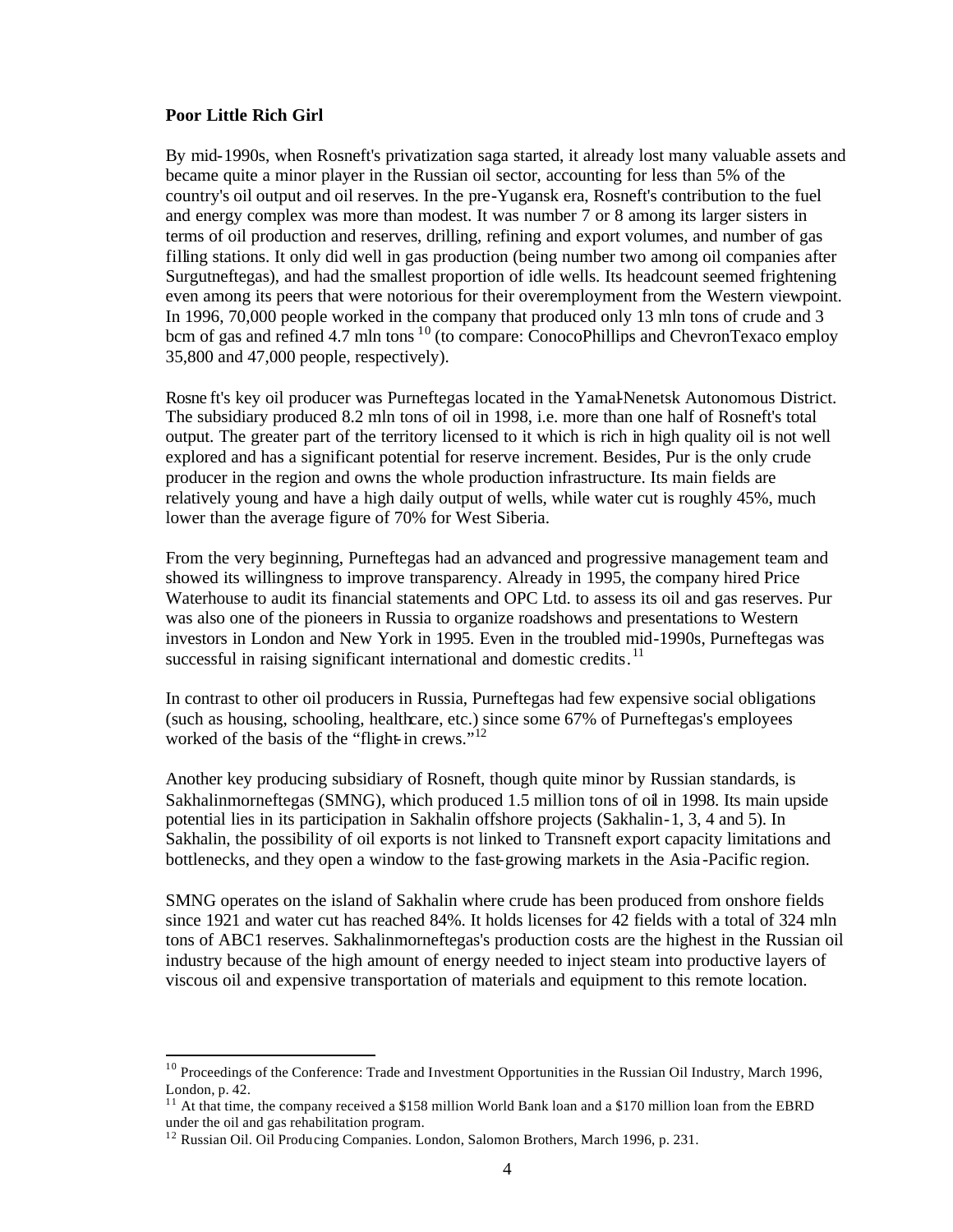The state subsidized oil and gas production in Sakhalin and provided considerable tax benefits and exemptions to SMNG throughout the 90s. This assistance was granted because of the difficult recovery conditions, the region's vital role in supplying crude to the Far East of Russia, the lack of major pipelines, and also to help the company recover from a devastating earthquake that hit the island in 1995.<sup>13</sup> Another important objective was the desire to maintain the federal government's influence in the region which became a synonym for energy crisis. Rosneft, as the state company, was commissioned to help resolve this crisis.

Timan-Pechora, the second biggest Russia's province in terms of hydrocarbon reserves after West Siberia, <sup>14</sup> was ano ther important region for Rosneft. It had there a 50% stake in the Polar Lights JV together with ConocoPhillips that has been developing the Ardalinsk group of fields since 1994 (and it also acquired Severnaya Neft in 2003).

Besides, Rosneft worked in the South of Russia, a very mature oil producing region, where lifting costs are one of the highest in the sector, and the average daily output of wells is 0.5-0.6 tons. The main economic advantage there is the proximity to ports of Tuapse and Novorossiisk.

Thus, Rosneft's resource base was well diversified, and about one half of reserves lied in areas which have direct access to seas and oceans. However, the actual resource and production potential of the company (with the exception of Purneftegas) might not have been a sufficient reason for all the battles for Rosneft because it worked in old regions operating small or depleting oil fields. Mainly, its offshore Sakhalin ventures and Timan-Pechora projects made it a tempting prey for other oil sector predators during the 1990s.

### **Privatization a la Gangster Capitalism**

The saga of Rosneft unsuccessful privatization during the 1990s is a vivid illustration of the decision-making process in the oil sector at that time, when the fate of the state company was determined by the relative clout of various oligarchic groups.

Privatization history of Rosneft was closely connected with the vicissitudes of Purneftegas, the jewel in its crown. In May 1994, the ordinance of the RF Government established SIDANCO that was comprised of five oil producing enterprises (all of them originally incorporated in Rosneft), including Purneftegas.

Suddenly, in the early 1995 the top management of Purneftegas sent a letter to the government asking to return the enterprise to Rosneft, allegedly for technological reasons. In January 1995, Prime Minister Victor Chernomyrdin transferred the state stake in Pur to Rosneft. As a countermeasure, SIDANCO started litigation against the State Property Committee.

After Vladimir Potanin acquired the controlling interest in SIDANCO through loans-for-shares auction in 1995 the fight for Purneftegas began in earnest. Actually it was not the war between Rosneft and SIDANCO, but between V. Potanin, who was a Vice-Premier for a short while, and V. Chernomyrdin, the then Premier. Chernomyrdin very actively defended interests of Rosneft, largely because his team which included bosses of Gazprom, LUKOIL and Rosneft, was not eager to let SIDANCO, that had the potential for becoming one of the biggest Russian oil companies, grow stronger.

In April 1997, Ziya Bazhayev, a young and energetic Chechen entrepreneur, became president of SIDANCO, and zealously joined the battle for Purneftegas with the authorities. Bazhayev's task

<sup>&</sup>lt;sup>13</sup> Rosneft-Sakhalinmorneftegas, Troika Dialog Research, July 1997, p. 12.

<sup>14</sup> *Oil and Gas Eurasia*, March 2004, p. 62.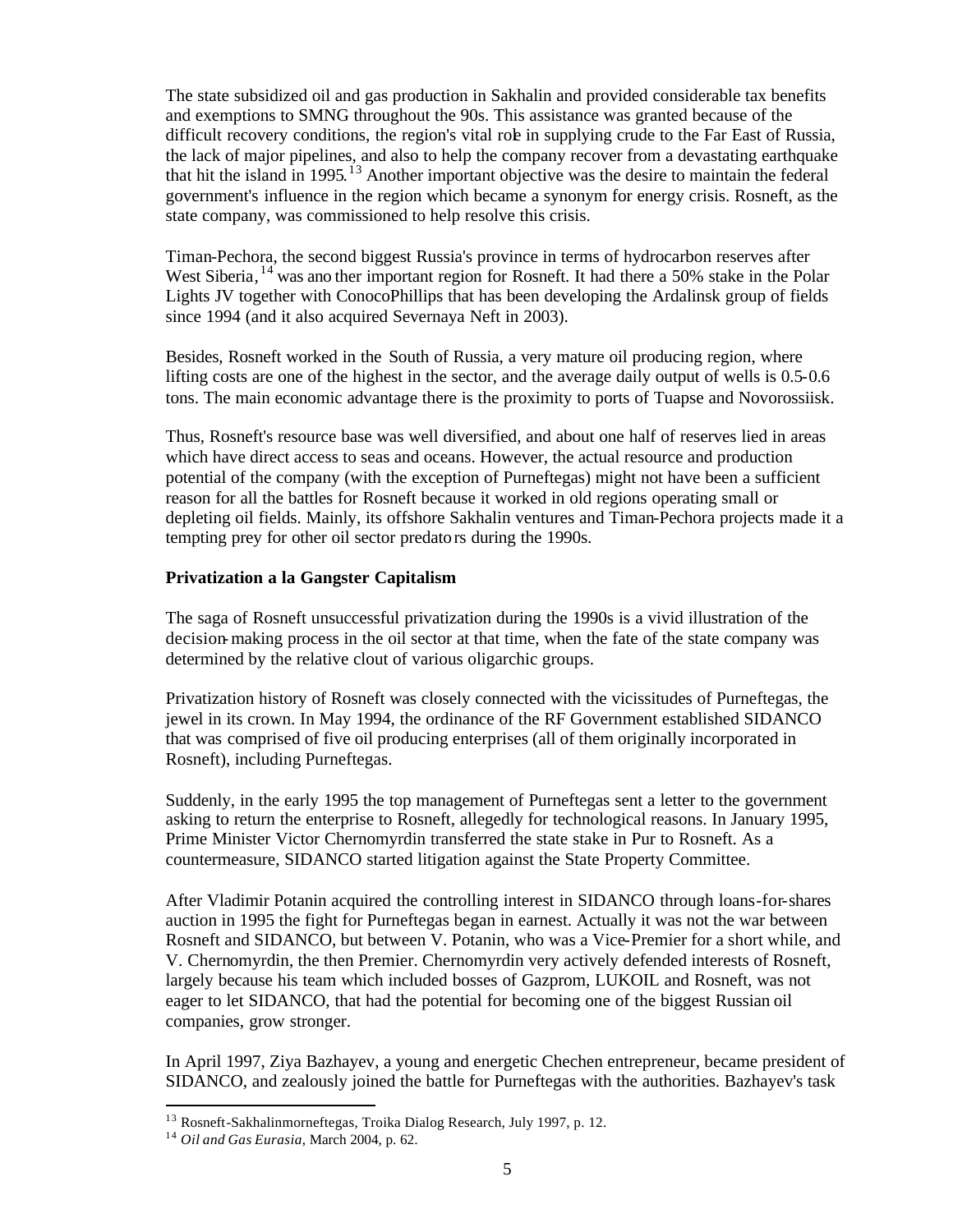was daunting indeed: plans for Rosneft privatization were being developed at that time, and Boris Berezovskiy, the mightiest oligarch of the 90s, became interested in the state company, of course with Pur included in its structure.

After numerous arbitration court sessions and their controversial decisions the tug-of-war ended quite unexpectedly: in the late 1997, when judges recognized the validity of SIDANCO's claims, Vladimir Potanin voluntarily gave Purneftegas up. Observers saw the "invisible hand" of Berezovskiy in such a "generous" gesture. There is also an opinion that the government wanted to "sell Purneftegas twice:" first in the structure of SIDANCO, and then Rosneft.<sup>15</sup>

During the previous decade, several attempts to privatize Rosneft were made. However, its leadership showed exceptional agility (or luck) in evading privatization. While its competitors who had a clearer long-term strategy, wanted to become private owners and masters of their own destiny, bosses of Rosneft preferred to stay under the patronage of the state. Was it an acute case of shortsightedness, or, on the contrary, the ability to see far ahead in the future, as the latest events in Russia's oil industry are demonstrating?

Initially, the sale was planned for summer 1996, but was put off due to the drawn-out court battle between Rosneft and SIDANCO over Purneftegas.<sup>16</sup>

In 1997, most experts were betting on Rosneft's takeover by Sibneft. At that time, foreign majors were also considered eligible bidders for Rosneft. Even George Soros was interested in Rosneft and was prepared to pay \$1 billion for the state company.<sup>17</sup>

Rosneft's president Alexander Putilov was fired because he resisted the privatization plan proposed by the State Property Committee and tried to retain his own influence in the company<sup>18</sup>. He was made BoD Chairman and Yuri Bespalov, the ex-minister of industry, widely believed to be "the man of Berezovskiy," was appointed president in April 1997. The new boss immediately started to get rid of the "old team," bringing his own people to Rosneft, probably preparing it through this infiltration for incorporation into Sibneft.

The plans to sell the company in 1997 dismally failed because certain influential players were interested in postponing the auctions for as long as possible. Boris Berezovskiy needed a delay because in November SIDANCO/BP and Gazprom /Royal Dutch Shell/LUKOIL alliances were formed, and the magnate was not confident that he would be able to triumph over these giants. The state was also not in a hurry since it was definitely not a seller's market in autumn 1997. Bespalov and his team were unhappy about the terms of privatization, particularly about the meager block of shares allocated for the personnel and management, and conducted what could be termed an "Italian strike."<sup>19</sup>

In the early 1998, Victor Chernomyrdin approved a new plan of Rosneft privatization. It was decided to sell 75% + 1 share of Rosneft for \$2.1 billion, with additional \$400 million worth of investment conditions. The winner was to be declared in May.

What happened later was one of the most mysterious stories of the 1990s. Initially, a fierce battle for Rosneft among the powerful players was anticipated. In the beginning, the newly created Yuksi (the first attempt at YUKOS-Sibneft alliance that existed for about half a year),

<sup>&</sup>lt;sup>15</sup> Capital Markets Russia, February 6, 1997, p. 2.

<sup>&</sup>lt;sup>16</sup> Interfax Oil and Gas Report, February 28, 1997, p. 11.

<sup>17</sup> *Kommersant-Daily*, July 30, 1997.

<sup>18</sup> *Oil and Capital*, 1997, # 6, p. 7.

<sup>19</sup> *Oil and Capital*, # 12, 1997, p. 8.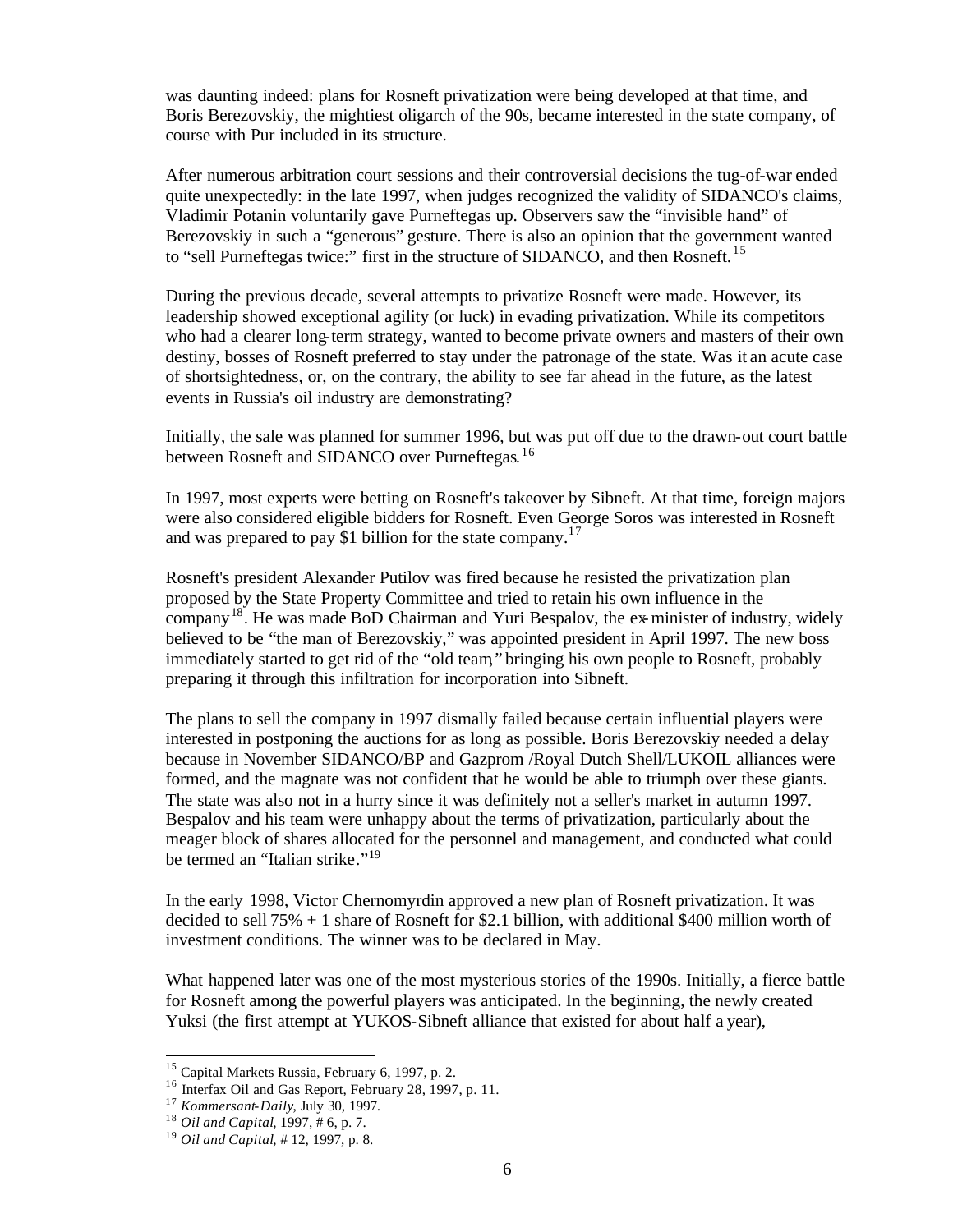SIDANCO/BP and Gazprom /Royal Dutch Shell/LUKOIL were prepared to fight to the end. However, in the late March Mikhail Khodorkovskiy suddenly announced that his company would not participate in the tender since the "initial price was ridiculously inflated."

The privatization attempt ended in a complete fiasco: foreign investors shunned the auction. Some experts believed that it happened because at that time Rosneft was in danger of completely falling apart. Also, the company that was the traditional "raw material" for new VICs suffered additional losses: the President deprived it of its three special functions.<sup>20</sup>

After the May debacle, the tender was postponed till October. The new price for Rosneft was reduced to \$1.6 billion (and the investment conditions to \$65.5 million) after the drop of the Russian stock market in late  $May<sup>21</sup>$  Bespalov and Putilov were both fired and the government decided to hire an outside organization to prepare Rosneft for the auction. This "turn-around artist" was the Alliance Group created by the former president of SIDANCO Ziya Bazhayev. On August 3, the Vice-Premier Boris Nemtsov presented Bazhayev as the General Manager of Rosneft.

When Bazhayev came to Rosneft the company was in a sorry state, with huge debts, low level of integration and poor manageability. Assets of 40 enterprises, including Purneftegas, were arrested. <sup>22</sup> Within two weeks, Bazhayev's team developed and presented a program for enhancing efficiency and improving investment attractiveness of Rosneft aimed at holding the tender as scheduled on October 30. The Alliance Group reached an agreement with a number of key creditors on debt restructuring. A contract with Price Waterhouse about the audit was signed. Ziya Bazhayev managed to return the controlling interest of Purneftegas to Rosneft and increase it to 55% by buying  $\frac{4}{6}$  of shares at the secondary market.<sup>23</sup>

To continue transformation of Rosneft the Alliance Group needed an officially confirmed authority. The Government Ordinance of August 11 ordered the BoD to sign within 3 days a contract with the crisis managers, but directors ignored this ordinance and did nothing for 2 weeks. During these two weeks the situation in the country radically changed and the government was dismissed. On August 27, Ziya Bazhayev said that the Alliance Group could not continue to manage Rosneft.

Now we can only guess whether the sabotage of the contract with the Alliance Group was a malicious intrigue by somebody who wished to postpone the tender, or the officials were simply too busy in the crisis situation. In any case, the officials were forced to bow to the inevitable and to postpone indefinitely the sale of Rosneft.

To make things worse, in autumn 1998 Rosneft lost Purneftegas again. The controlling interest in the subsidiary ridiculously valued at \$10 mln was handed over to four creditors practically unknown in the oil community to cover Rosneft's debts.<sup>24</sup> However, the new Prime Minister Evgeniy Primakov returned Purneftegas's controlling interest to Rosneft in November 1998 with the support of the General Prosecutor Office.

<sup>20</sup> *Oil and Capital*, # 4, 1998, p. 6

<sup>21</sup> *Oil and Capital*, # 8, 1998.

<sup>22</sup> *Oil and Capital*, # 9, 1998.

<sup>&</sup>lt;sup>23</sup> In 1997, a number of Rosneft's subsidiaries that reported net profit, including Purneftegas, made decisions not to pay dividends on preferred stock which, according to the RF legislation, automatically turned into voting stock; as a result, the share of voting stock owned by the parent company was reduced.

<sup>24</sup> *NefteCompas*, 01.10.98, p. 1-2.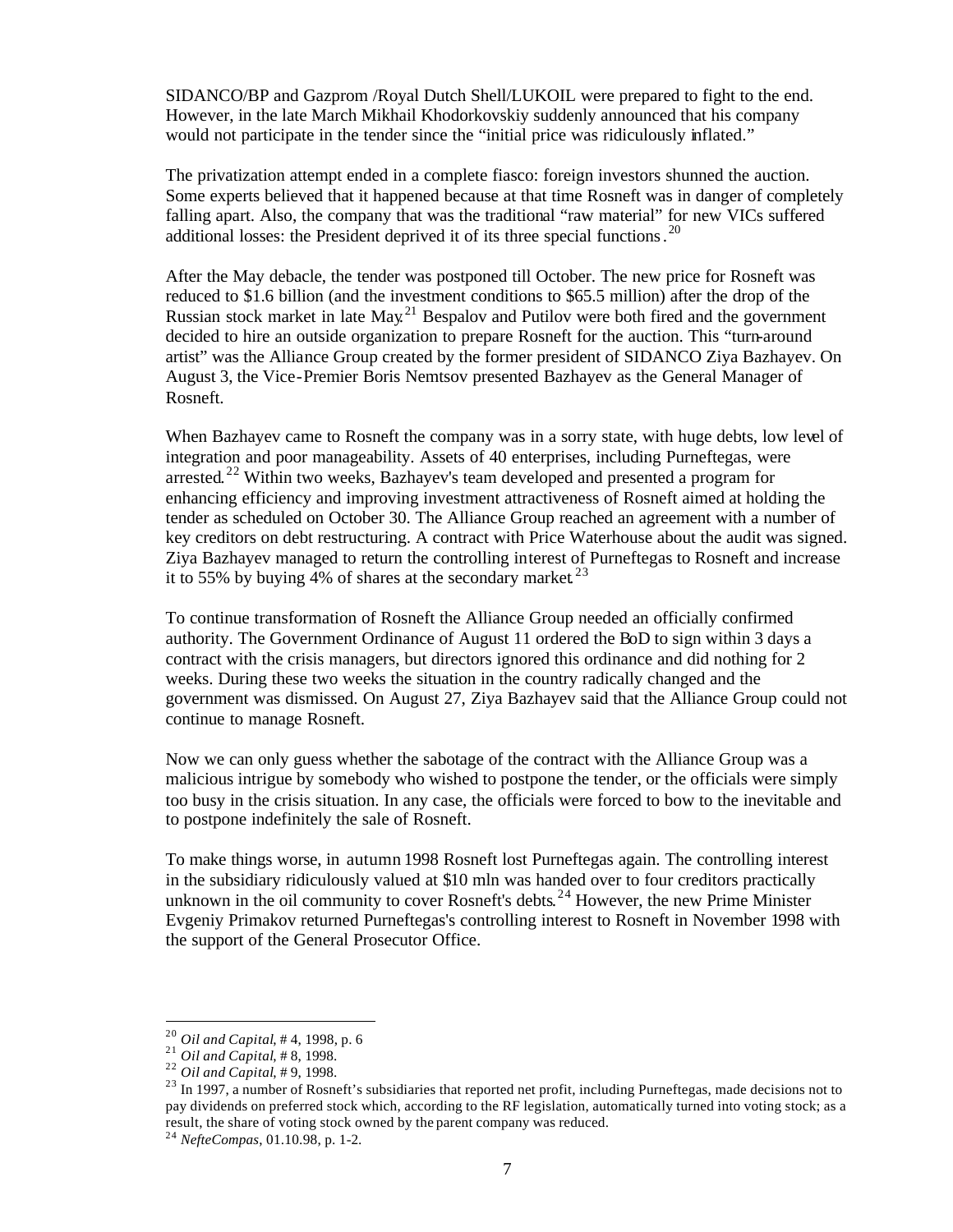To some extent, all failures of Rosneft in the 1990s might have been caused by the human factor: L. Tchurilov, A. Putilov and Yu. Bespalov were no match for the new generation of oligarchs that acquired control over a large segment of the oil industry benefiting from the increasing weakness and corruption of the state authorities. If a powerful leader, such as V. Alekperov, took the helm of Rosneft from the very beginning, the fate of the company and of the domestic oil sector in general could have been completely different.

But in general the story of Rosneft during the 1990s reflected political and economic trends and the evolution of the role of the state in Russia. During the previous decade, Rosne ft (and, largely, the Ministry of Fuel and Energy) were victims of centrifugal and privatization processes in the Russian energy sector. The Ministry has been consistently losing its competencies, while Rosneft was a tempting target for domestic financial-industrial groups that have gained a good experience in acquiring attractive oil assets.

# **2. Rosneft: Winning**

Failures and losses of Rosneft culminated during the 1998 financial crisis. However, after this nadir, a new era began for the state company.

In October 1998, the new Rosneft management team headed by Sergei Bogdanchikov, formerly the general director of Sakhalinmorneftegas, was appointed and he began to consolidate the company, which was in danger of completely falling apart.

The main threat for Bogdanchikov was Rosneft's acquisition by powerful oligarchic groups. To protect the company, he began to search for powerful allies in the Establishment. Initially, Evgeniy Primakov became such an ally.

Then, Vladimir Putin was elected President of Russia. He needed a mighty state oil company that could be used to counterbalance the influence of private corporations and oligarchs. Subsequently, Rosneft became a foundation of such organization. And Bogdanchikov fit in very well in the presidential team: he turned out to be the right man in the right place at the right time, the executive of the new type deemed appropriate for the current political and economic situation.

When Bogdanchikov was appointed president of Rosneft, few experts could bet on him staying in this position for a long time: he was neither a high profile figure, nor an envoy of oligarchs. However, it was probably the reason why Putin approved of this low-key professional oilman with no apparent political ambitions. Both presidents are of the same generation; their careers really took off during the end of Yeltsin's reign rather than during the period of the initial redistribution of the state property.<sup>25</sup> Bogdanchikov headed SMNG for five years and worked for three years in the Sakhalin Region Party Committee during the mid-1980s.

Initially, Rosneft's boss was perceived as the integral element of the so-called "BMP Group" – Bogdanchikov-Miller-Pugachev.<sup>26</sup> The "BMP factor" determined some projects of Rosneft which created Sevmorneftagas with Gazprom and Rusugol together with Mezhprombank which also credits Rosneft's activities in Chechnya (see below). Currently, experts include Bogdanchikov in the nomenclature and political group of *siloviki* which is headed by Igor Sechin who became Rosneft's BoD chairman in 2004.<sup>27</sup>

<sup>25</sup> *Oil and Capital*, # 10, 2002.

<sup>&</sup>lt;sup>26</sup> Sergei Pugachev is an influential banker and senator from Tuva, founder of Mezhprombank

<sup>27</sup> *Deloviye Lyudi*, March 2006, p. 37.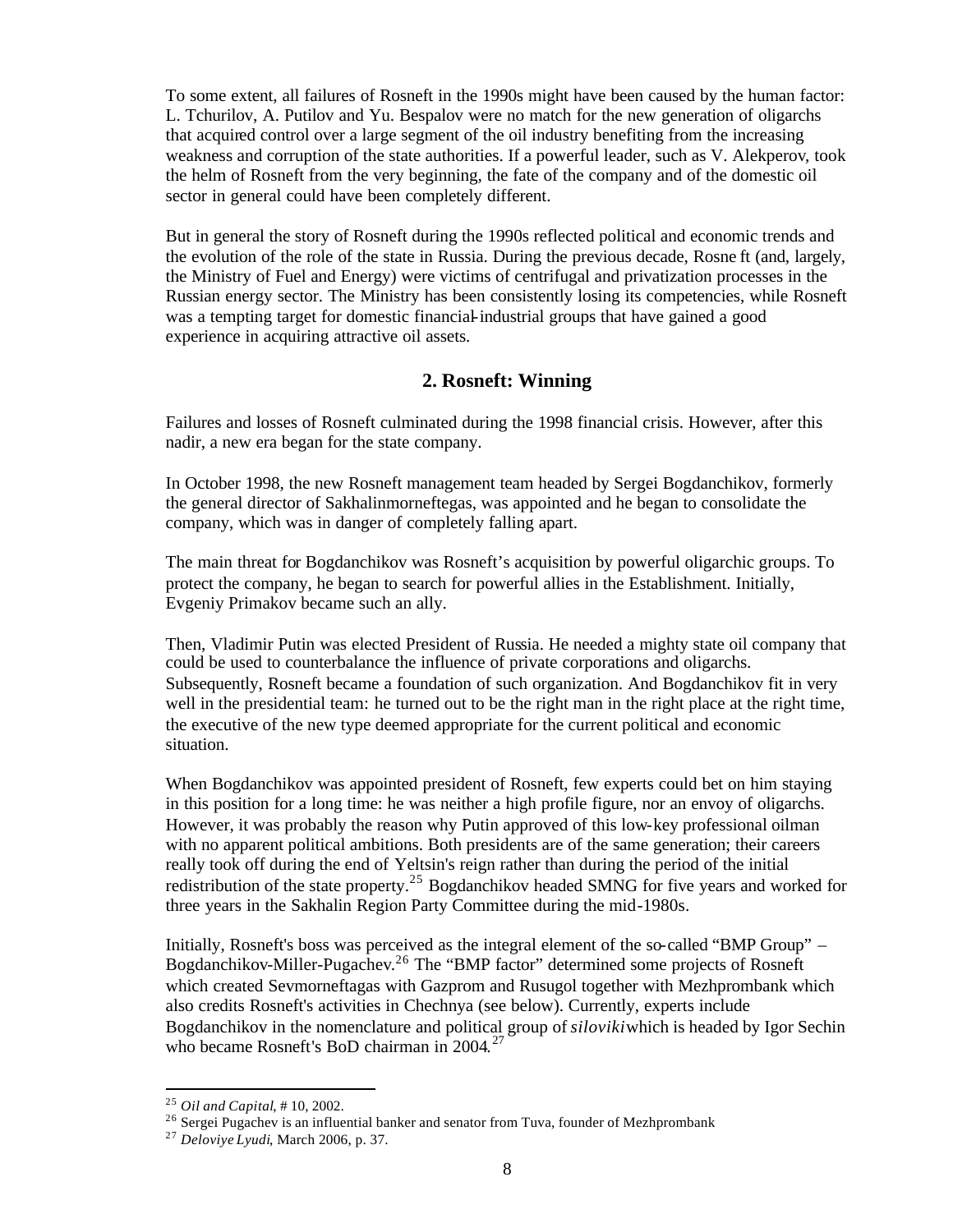With such patron and partners, Bogdanchikov quickly got a chance to avenge the humiliations of the previous decade when Rosneft was plundered by the oligarchs. Now the state company acquired a mighty administrative resource, which it used to consolidate its holdings and redistribute in its favor assets in the choicest enterprises.

### **Rewriting the Past**

Under Bogdanchikov's leadership, Rosneft began offensive operations on all fronts.

First, Rosneft became a formidable force on the Arctic shelf. In 2001, to develop 5 northern fields,<sup>28</sup> Gazprom through its subsidiary Rosshelf and Rosneft through Purneftegas established JV Sevmorneftegas. By 2002, Rosneft turned into an actual leader of Sevmorneftegas's projects, and some experts even predicted that it might well become a leader on the whole northern shelf.<sup>29</sup>However, in 2005 Rosneft sold its share in the JV to Gazprom allegedly to raise funds to pay for Yuganskneftegas. Thus, the "\$9 billion headache" quickly resulted in substantial losses for the company.

Rosneft also began to establish its control over other offshore petroleum projects. In summer 2002, Rosneft and TNK obtained licenses for geological studies in Sakhalin-4 and Sakhalin-5. Therefore, now TNK-BP and Rosneft control all Sakhalin projects of the "second wave."

In addition to the shelf projects, Rosneft is conquering the East-Siberian petroleum province which it considers its zone of strategic interest. In September 2004, the state company received from the Ministry of Natural Resources 10 licenses for geological exploration in East Siberia. Rosneft also bought 25.9% of Verkhnechonskneftegas from Interros in 2005.

2003 was an important milestone in Rosneft's entrenchment in the East of Russia since the Gazprom-Rosneft-Surgutneftegas consortium was created for the joint development of hydrocarbon resources. Interestingly, some experts consider Bogdanchikov to be the chief ideologist of the consortium. <sup>30</sup> Apparently, the Kremlin intended to leverage this consortium to establish its dominance in the promising petroleum frontier and to counterbalance the influence of private companies in the region where YUKOS used to reign supreme. Now, the consortium does not actually operate, likely because of the disagreements between its members: with Rosneft evolving into a heavyweight, the balance of forces between them might have been disturbed.

However, despite the success Rosneft enjoyed in its turnaround, it failed to realize the full potential of Purneftegas for which it fought so hard during the 1990s. Purneftegas was unable to intensify oil production, and this debacle was particularly visible against rapid output growth of YUKOS, Sibneft and TNK. Though Purneftegas is the youngest and the most promising producer in West Siberia, its output is declining: from 9.9 mln tons in 2002 to 9.4 mln tons in 2005. Maybe a more efficient company would have had more luck in taking full advantage of this "jewel in the crown" of Rosneft. But Rosneft was never famous for its efficiency: for example, in terms of lifting costs it lagged behind all its peers outperforming only Tatneft in  $2002.^{31}$ 

<sup>&</sup>lt;sup>28</sup> Prirazlomnoye, Shtokmanovskoye, Kh arampurskoye, Vyngayakhinskoye and Etypurovskoye.

<sup>29</sup> *Oil and Capital*, # 12, 2003.

<sup>30</sup> *Finansoviye Izvestiya*, 30.12.03.

<sup>31</sup> TNK-BP Databook, 2003, p. 50.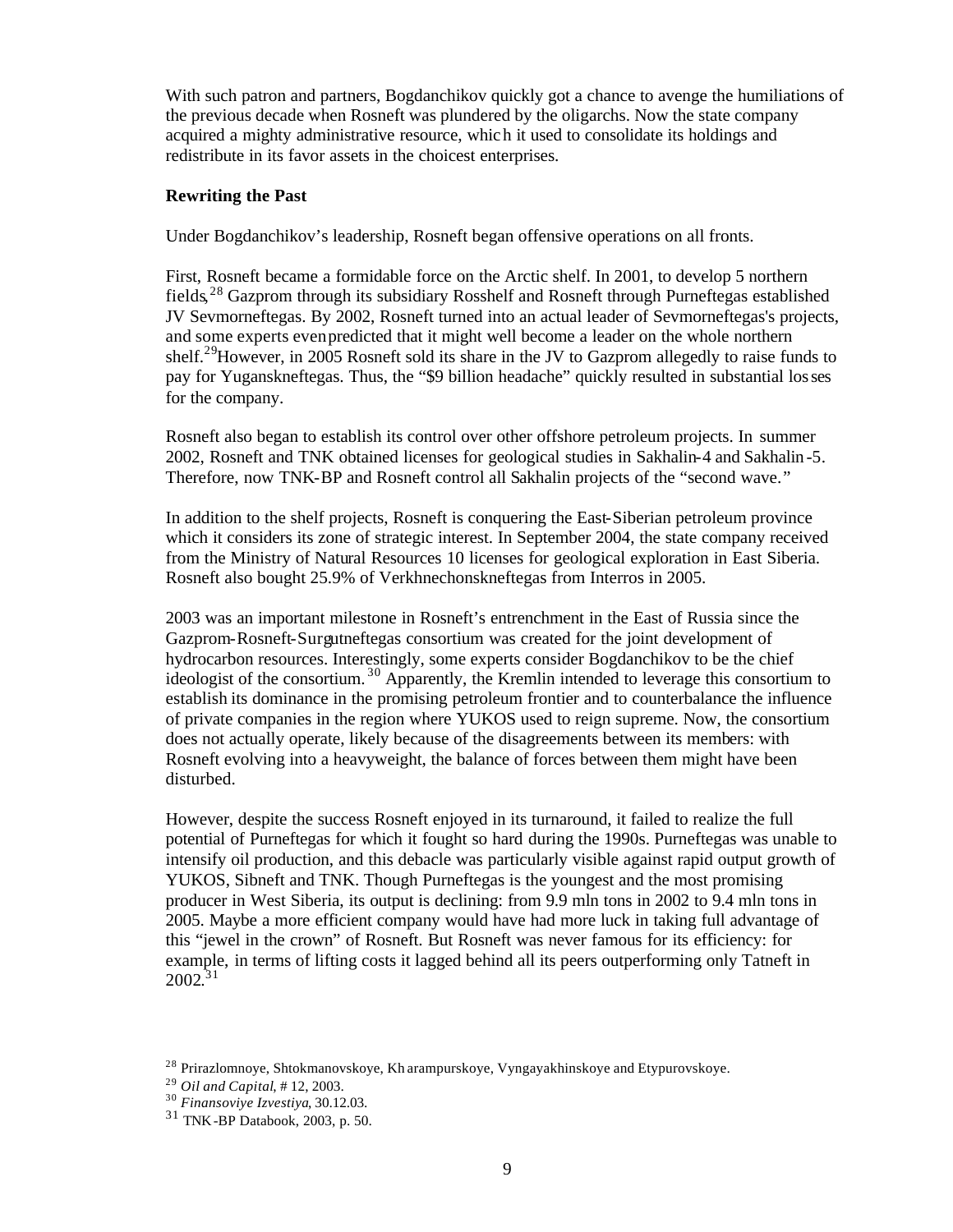Rosneft, the only one out of all Russian oil VICs, tried to diversify into the coal industry. Sergei Bogdanchikov said in 2001 that Rosneft was to become a full-fledged energy holding with annual coal production of 30-40 million tons, and, in line with these ambitions, SMNG acquired a 55% stake in the Sakhalin Boshnakovsk Coal Mine in 2002. Rosneft planned to mine coal in East Siberia, Kuzbass and the center of Russia and intended to enter the coal market in cooperation with Mezhprombank. To this end Rusugol (Russian Coal), a JV between Rosneft and Mezhprombank, was established in 2001. However, two years later Rosneft withdrew from the JV.

Rosneft was also mak ing resolute efforts to expand its lost downstream positions. One of its major investment projects is the \$700 million upgrading of the Komsomolsk refinery. Besides, Rosneft further consolidated its export positions in the Far East by buying shares of the Eastern Oil Loading Terminal in spring 2003 (now it has 3 ports in the Far East).

In addition, Rosneft is recapturing a niche in the fuel market of Moscow. In 2005, it opened its first gasoline filling station that used to operate under YUKOS brand name.<sup>32</sup> In the nearest future another five fuel retail outlets bearing Rosneft brand will open in Moscow. Rosneft needs presence in the Moscow market both to enhance its image and because after its acquisition of Yuganskneftegas, the company faces a shortage of refining capacity and retail network.

### **Taming of the Shrews**

Parallel to the strengthening of its production positions, Rosneft was cementing its corporate structure. Bogdanchikov managed to quickly tighten his grip on its independent minded subsidiaries by installing loyal executives and boards of directors in Purneftegas and Sakhalinmorneftegas and establishing very strict control over managers' activities: they had to get Bogdanchikov's approval on such issues as personnel structures, business plans, contracts and loans, communications with the state and regional authorities. Rosneft introduced a policy whereby all crude exports by the subsidiaries were to be channeled through the holding company. 33

In 2000, Rosneft got the permission of the RF Anti-Monopoly Ministry to increase its stake in subsidiaries to 75% and began to buy their shares through affiliated companies. This process was accompanied by many scandals in the best Russian traditions. Experts commented that "Rosneft organized the process in such a way that shareholders had no right to demand buyout of shares by the issuer at market prices…. The state company selected assets itself, priced them itself using unclear methodology and took them away."<sup>34</sup>

The most serious battles were fought over Krasnodarneftegas, a 1.5 million tons oil producer located in the South of Russia. In the late 1990s, Rosneft practically lost control over its subsidiary and did not even have majority in its Board of Directors. Actually, Krasnodarneftegas was under the real control of Alexander Putilov, the former Rosneft President, since 1997. Other shareholders of Krasnodarneftegas acted in a very coordinated fashion blocking all initiatives of Rosneft aimed at establishing control.

However, in the "Putin's Russia" Bogd anchikov got an important trump card in his efforts to make his "prodigal daughter" come to heel: in July 2000 the session of the RF government was held where the issue of the controlling interest in KNG was discussed with the involvement of the General Prosecutor Office, the Ministry of Internal Affairs and the Federal Security Service.

<sup>32</sup> *Vedomosti*, 08.09.05.

<sup>33</sup> *NefteCompas*, May 29, 1999, p. 6.

<sup>34</sup> *Oil and Capital*, # 3, 2002, p. 23.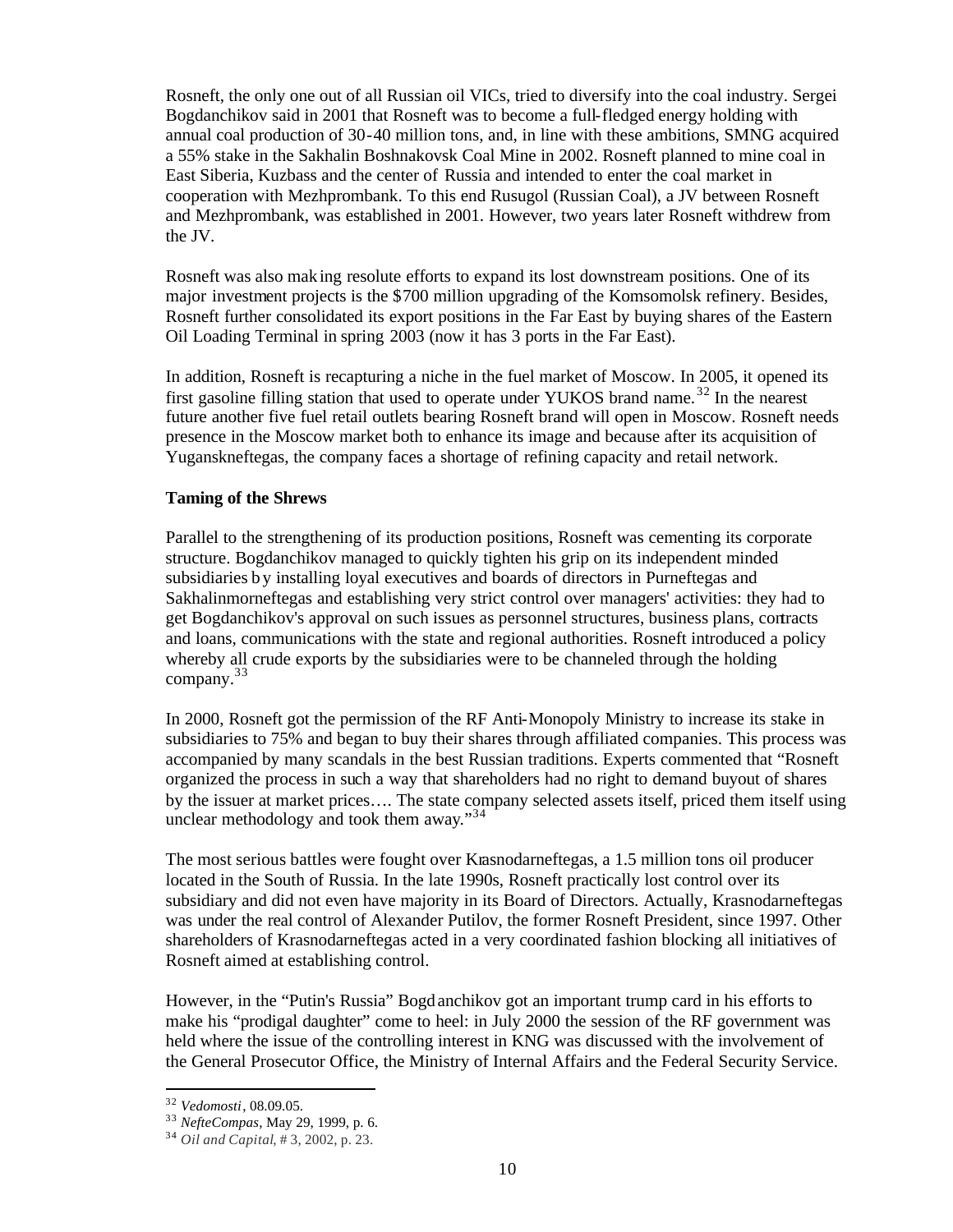So, in the new political situation *siloviki* turned into a powerful instrument for resolving economic disputes that was available to certain "privileged" companies. Another conflict with minority shareholders began after Rosneft began to buy oil produced by Krasnodarneftegas at transfer prices. A new round of lawsuits and letters to the federal authorities was arranged by the Association for Protection of Minority Shareholders of Rosneft that was organized by offshores affiliated with Sibneft. Rosneft dismissed all attacks as "greenmail." However, in the first half of 2002, Rosneft faced many problems, even an armed invasion of Krasnodarneftegas's office by court bailiffs and a group of minority shareholders.<sup>35</sup>

By summer 2002 some compromise was reached, and minority shareholders practically ceased fire. However, the saga of Krasnodarneftegas continued in 2005, when Rosneft was preparing for consolidation. Over the year, Rosneft bought out 45% of its Krasnodar subsidiary and now holds a 95.46% stake. The press-service of Rosneft kept silent concerning the transaction and did not name the seller and the amount paid. In general, investment analysts approved of the policy of Rosne ft that bought shares of subsidiaries before consolidation, but deplored its less-thantransparent methods. Sergei Suverov from Gazprombank commented that "it is unclear why shares of this very subsidiary were bought, who got money for this stake, and why they were bought out before the market value of the company was made public .<sup>36</sup> However, Rosneft was never famous for its transparency: in 2005, Standard & Poor's named it an outsider in terms of information disclosure even among 11 Russian state companies (only Tatneft and Russian Railways got a worse rating).<sup>37</sup>

Minority shareholders of Rosneft's subsidiaries regularly accused the holding of infringing on their rights by systematically withdrawing assets, using transfer prices and attempting to dilute their stakes, i.e. of the same practices that "capitalist sharks" employed in the past when oil VICs were consolidated. However, now it was the state company that behaved like a robber baron. Rosneft was acting within the law, but the laws in Russia were such that they could not ensure protection of minority shareholders. And Rosneft (read the state) was taking advantage of this weakness of legislation<sup>38</sup>

### **The New Heavyweight Champion**

An important milestone in Rosneft's comeback was passed in 2003, when the company acquired Severnaya Neft from Senator Andrei Vavilov, and it became its third biggest subsidiary in terms of oil production volumes after Yuganskneftegas and Purneftegas.<sup>39</sup> In 2004, Bogdanchikov admitted that Severnaya Neft was Rosneft's most interesting project.<sup>40</sup>

This acquisition vividly demonstrated that the status of the state company is now not only a competitive advantage in the Russian market, but also a sign of the wholehearted presidential support. In February 2003, a loud signal about the current balance of power between the state and private oil companies and the new role of Rosneft was given at the meeting between V. Putin and representatives of the Russian Union of Industrialists and Entrepreneurs. Then, Mikhail Khodorkovskiy complained about Rosneft's acquisition of Northern Oil for \$622.6 million, at least twice its fair value. Khodorkovskiy cited this deal as the example of corruption in the state authorities. <sup>41</sup> Putin's reaction was tough: "It is a state company that needs to increase

<sup>35</sup> *Oil and Capital*, 2002, # 10.

<sup>36</sup> *Vedomosti*, 08.10.05.

<sup>37</sup> *Vedomosti*, 09.06.06.

<sup>38</sup> *Oil and Capital*, # 5, 2002.

<sup>&</sup>lt;sup>39</sup> Its oil production grew from 1.0 million tons in 2001 to 4.8 million tons in 2005.

<sup>40</sup> *Oil and Gas Eurasia*, March 2004, p. 60.

<sup>41</sup> *Oil and Capital*, # 10, 2004, p. 131.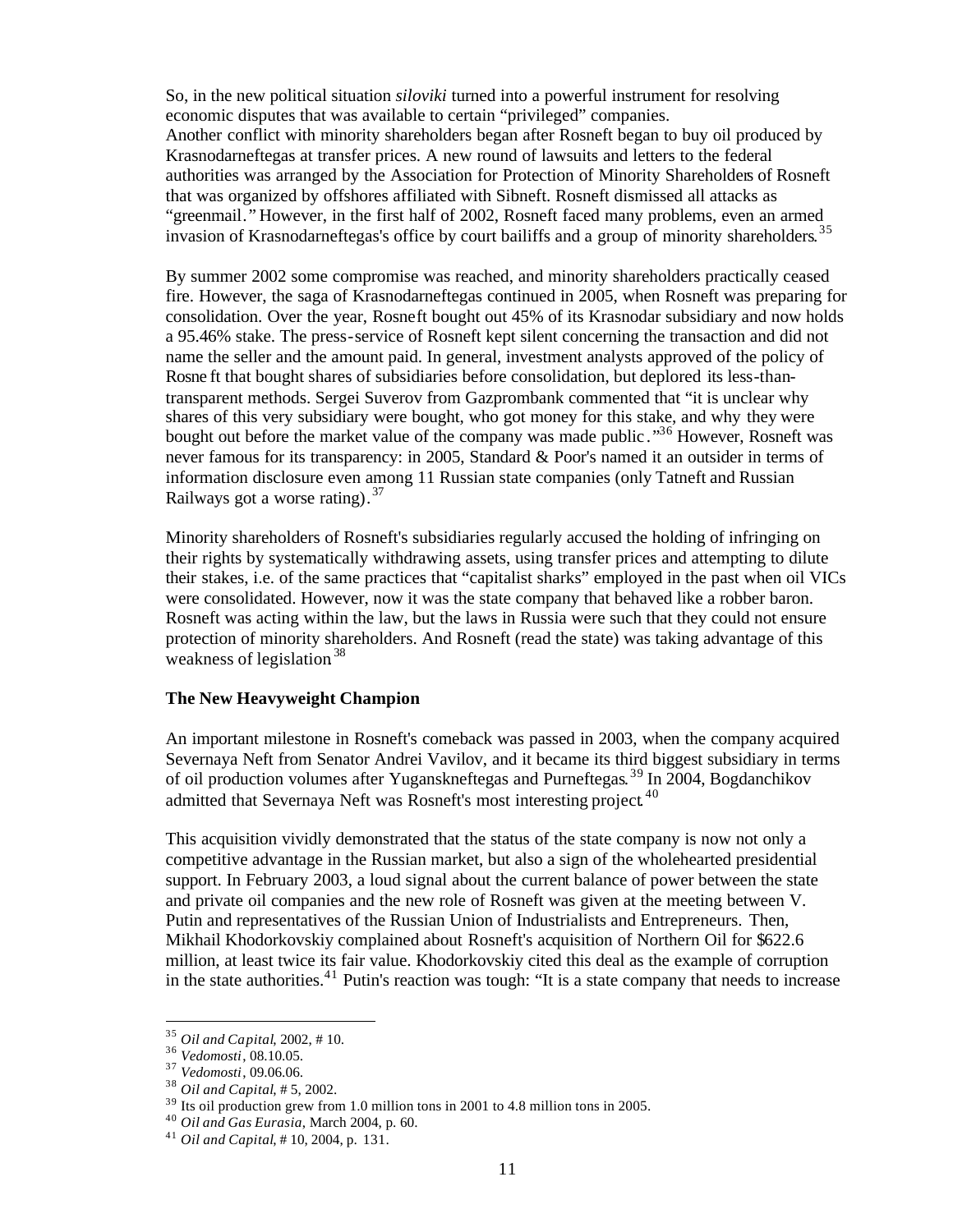its insufficient reserves," he said, and added that "other oil companies" have excessive reserves, while "we still have to investigate" how they obtained them. $42$ Soon after the RF President publicly supported Rosneft, Platon Lebedev and then

Khodorkovskiy himself were arrested, and the destruction of YUKOS began. Bogdanchikov triumphed over his rival: the former owner of YUKOS got a long sentence, and Rosneft acquired its best asset.

Having bought Yugansk and increased its production from 21 to 75 million tons of oil, Rosneft was transformed into an oil heavyweight, and in terms of recoverable reserves of 3.4 billion tons of oil<sup>43</sup> it became number two in the world among public companies, second only to LUKOIL.

In 2004, Igor Sechin, the number two person in the country according to Renaissance Capital, <sup>44</sup> was appointed Rosneft's BoD chairman. Such strengthening of the state interference in the oil sector of Russia caused serious concern of the global investment community.<sup>45</sup> Sechin, widely considered to be the initiator of the "YUKOS case"<sup>46</sup> launched a new attack against the beleaguered company: Rosneft that has already arrested some 180 enterprises of YUKOS<sup>47</sup> began to lead the process of its bankruptcy by buying out its debts from creditor banks.<sup>48</sup>

It is noteworthy that Yuganskneftegas has been enjoying exceptional luck in his litigations with fiscal authorities after it was consolidated into Rosneft.<sup>49</sup> Besides, some analysts comment that Rosneft is buying oil from its subsidiary at transfer prices,<sup>50</sup> though it forced Yuganskneftegas to start court proceedings against its former parent company accusing it of this very crime.

Meanwhile, in September 2004 experts had serious grounds to believe that Rosneft would cease to exist as an independent entity. The RF President announced that Rosneft would be consolidated into Gazprom so that the state could get the controlling interest in the gas giant. Vladimir Milov, the leading energy expert, commented that "the state intends to get rid of the oil company that is worth several billion dollars, in exchange for the legal confirmation of the status quo $.^{\overline{}}$ <sup>51</sup>

However, Rosneft managed to repulse this new attack. And it is likely to continue its triumphant march: Bogdanchikov promised to Putin that the company would produce 135 million tons by 2015 versus its current 75 million tons. Since it will hardly be able to implement these plans using its current production potential, the natural question arises: whom will the newly emerged "global major" acquire next?

## **A Special Purpose Company**  *On his Majesty's Social Service*

Today, Rosneft positions itself as the vehicle for promoting strategic interests of Russia in the oil and gas sector of the country, <sup>52</sup> i.e. as the national oil company *de facto.*

<sup>42</sup> *Vedomosti*, 20.02.03.

<sup>43</sup> www.rosneft.ru

<sup>44</sup> *Vedomosti*, 24.12.04.

<sup>45</sup> www.gazeta.ru, 28.07.04.

<sup>46</sup> *The Moscow Times*, 05.08.05.

<sup>47</sup> *Kommersant*, 07.07.05.,

<sup>48</sup> *Vedomosti*, 16.03.06.

<sup>49</sup> *Vedomosti*, 11.10.05.

<sup>50</sup> *Vedomosti*, 22.02.06.

<sup>51</sup> *Vedomosti*, 24.03.05.

<sup>52</sup> www.rosneft.ru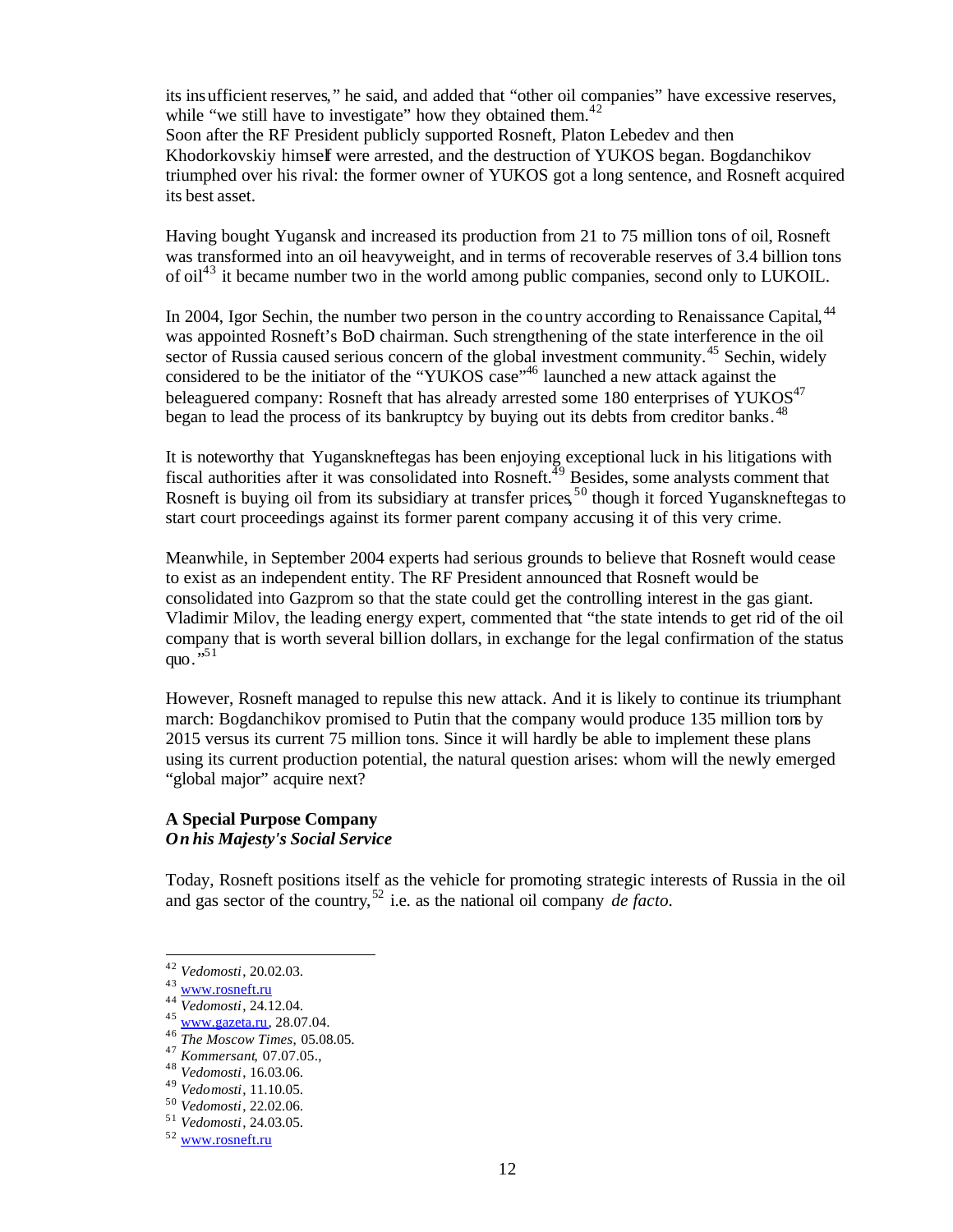Sergei Bogdanchikov was always regarded as one of the key supporters of the national oil company in Russia. In an interview given in 1999 he explained his vision: "If the government needs a rescue team that can be relied on even under conditions of financial shortage that it will cope with supplies [to the Northern regions] and won't permit people to freeze in winter than it is logical to commission the state company to do it. It is difficult to order private companies to do something to their own detriment, but it is possible to order such a company."<sup>53</sup> All actions of Bogdanchikov were aimed at establishing Rosneft as the powerful national company. However, his actual deeds sometimes contradicted his publicly expressed sentiments, as the situation with fuel supply to Kamchatka definitely showed.

In spring 2001, Rosneft, the sole supplier of fuel to Kamchatka, notified the governor that it would stop delivering mazut (black oil) to the peninsula because of non-payments of Kamchatskenergo, the local power generating subsidiary of RAO UES Russia, which in turn was not paid by its customers. In April, the governor announced that the region was on the verge of a complete energy disaster. To "persuade" the debtors, Kamchatskenergo started to disconnect consumers, even such "untouchables" as schools and hospitals. Meanwhile, the tanker with 15 thousand tons of Rosneft's fuel oil on board was anchored in the port; Rosneft did not permit to unload it until Kamchatskenergo started repaying its debt. Vice-Premier Victor Khristenko had to interfere and develop a schedule for debt repayment of Kamchatskenergo.

Furthermore, in 2001, Rosneft was charged with gasification of Kamchatka by a special ordinance of the government and had to build a pipeline to Petropavlovsk-Kamchatskiy. This gas pipeline could have eliminated the need to deliver huge quantities of fuel oil to the peninsula, and thus resolve energy problems of the region.<sup>54</sup> There is information that Sergei Bogdanchikov got involved in the project only under pressure of the authorized representative of the RF President in the Far-Eastern Federal District, Konstantin Pulikovskiy. Later, in 2003, analysts of Rosneft submitted a paper to the RF Government where they questioned the profitability of the project of gas supplies to Petropavlovsk-Kamchatskiy. Rosneft believed that its participation in gasification would undermine its financial stability and investment attractiveness. <sup>55</sup> The company negotiated with the Ministry of Economic Development reimbursement of its expenses, either through direct compensation, or through allowing Rosneft participate in another, more profitable venture.

So, the right for the exploration of the West Kamchatka shelf might have been such a consolation prize since its forecast resources are comparable with Sakhalin-1 and Sakhalin-2 projects. YUKOS competed with Rosneft for the 5-year license for geological studies of the shelf; however, in August 2003, Rosneft was declared the winner.

Recently, Rosneft managed not only to reestablish control over its subsidiaries, but also to return its special functions of the national oil company that it lost in the past.

First, together with Zarubezhneft it was reappointed authorized organization in preparing and implementing PSAs. A relevant agreement was signed in August 2001 with the RF Ministry of Economic Development and Trade. The authorized companies were supposed to provide scientific, technical and advisory support to the Ministry in preparing and implementing PSAs, help to speed up the process of developing the agreements, and strengthen the state's position in contests and negotiations. <sup>56</sup> This role created a certain controversy between Rosneft and its peers, because the former simultaneously acted as a commercial entity in these agreements

<sup>53</sup> *Oil and Capital*, # 1, 1999.

<sup>54</sup> *Oil and Capital*, # 7-8, 2001.

<sup>55</sup> *Oil and Capital*, # 11, 2003.

<sup>56</sup> *Oil and Gas Vertical*, # 2, 2002, p. 84.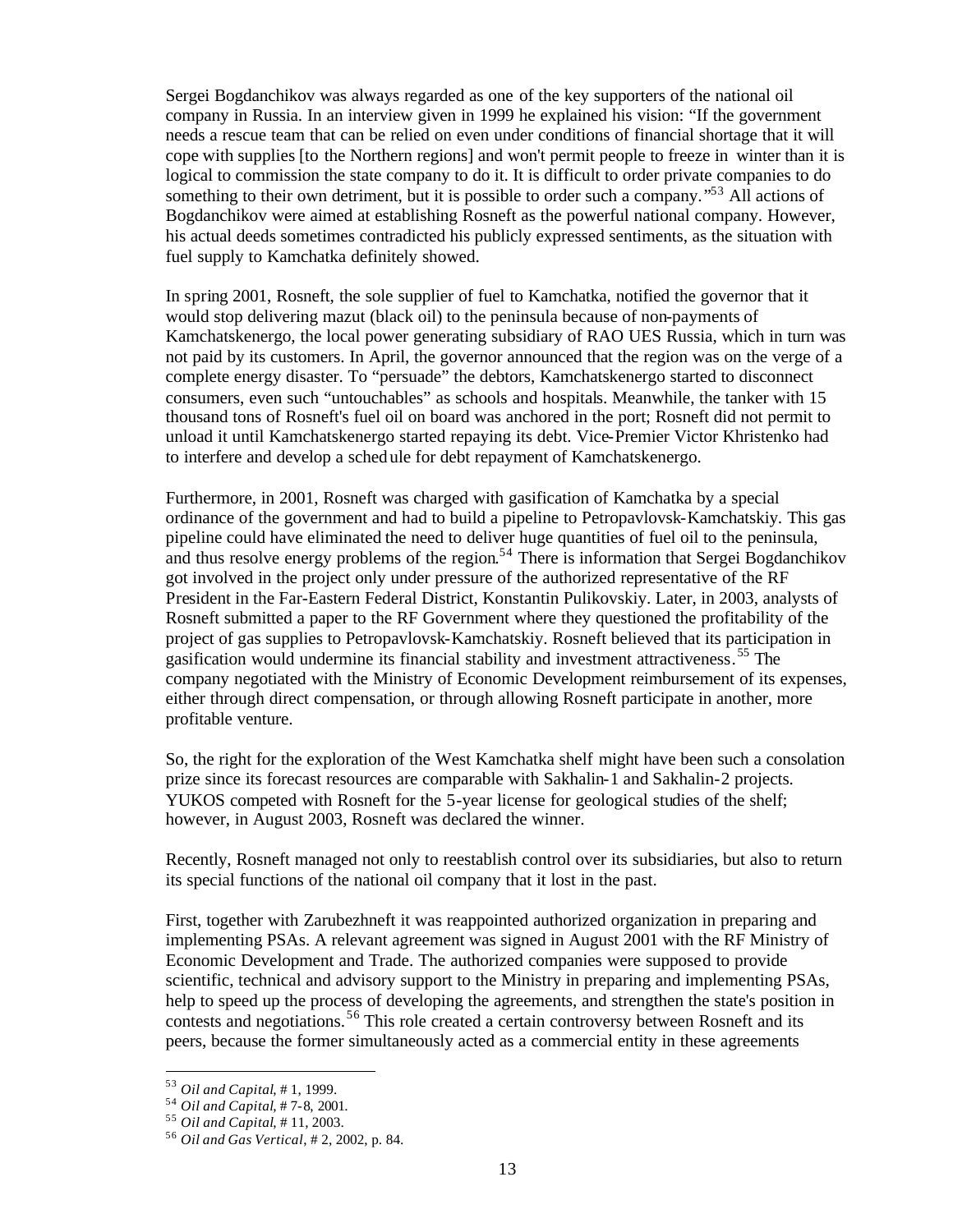(namely, Sakhalin-1) and also got additional privileges that conveyed competitive advantages to it.

However, at first the new status did not always automatically ensure victory over rivals. In the sphere of PSAs, Rosneft suffered a crushing defeat from YUKOS. Production-sharing agreements were an area where Rosneft as the authorized company of the state, and Bogdanchikov, as its boss, could have drastically improved their status and authority. Vladimir Putin was always publicly proclaiming his commitment to the idea of PSAs, and Bogdanchikov was supposed to implement this idea in practice. But in reality the president did not provide necessary support to Rosneft. As a result, Bogdanchikov lost in his struggle with Mikhail Khodorkovskiy who was a vehement opponent to PSAs and conducted a very effective PR campaign against it. Khodorkovskiy was saying that the agreements damaged the state budget, created preferences to certain companies, bred corruption and limited the upside potential of Russian corporations. His arguments seemed convincing to the State Duma that passed a law in his favor in 2003.

In this respect, Mikhail Subbotin, a leading Russian expert on PSAs, believes that YUKOS's victory "cut off oxygen supply" for the companies such as Rosneft that tried to launch new major investment projects. <sup>57</sup> This view is confirmed by the unambiguous statement of Sergei Bogdanchikov, who said "Let's have a look at who is interested in burying PSAs in Russia. These are two companies [YUKOS and Sibneft] that got the most productive fields in the period when the oil pie was divided. Hence, they have the lowest lifting costs; they secured competitive advantages for themselves at this stage, and want to maintain them for the next 15-20 years. It is clear that the expenditures for the development of a new region that entails construction of roads, pipelines and electricity transmission lines will always be uncompetitive versus the already developed areas..."<sup>58</sup>

However, views do change: today it is Rosneft itself that is claiming that the practice of transferring the subsurface plots to non-residents under PSA terms damaged Russia's interests. It is developing the arguments of Khodorkovskiy, but with a new slant: according to some government officials, Rosneft together with Gazprom convinced Vladimir Putin and Mikhail Fradkov that "it is the state companies that should write out entry tickets to the best fields."<sup>59</sup>

Rosneft is officially in charge of two more special functions. One of them is the restoration of the oil industry of Chechnya that was destroyed by the war. To this end, Rosneft established in the late 2000 a subsidiary Grozneftegas. Over the early 2000s, the company managed to rebuild more than 250 facilities destroyed by war and significantly increased oil production: from 0.7 mln tons in 2001 to 2 mln tons in  $2004.^{60}$ 

Also, Rosneft supplies petroleum products for the state needs, to the agricultural sector of Russia, the RF Ministry of Defense and the Ministry of Transportation. Rosneft's representatives claim that the fulfillment of the state tasks does not bring it any commercial benefits. However, as the above-mentioned situation with Kamchatka showed, the state can find ways to reward its faithful vassal for additional efforts undertaken on its behalf.

In addition to the social function, Rosneft is turning into an instrument of the domestic policy, which the federal authorities unofficially use for strengthening the vertical of power, particularly in the "troubled regions." In 2004, Bogdanchikov said that Rosneft would consist of four major regional divisions (the Far East, Siberian, North-Western and Southern), and that first it would

<sup>57</sup> Mikhailov A., Subbotin M., Yabloko and PSA. Moscow, 2004, p. 124.

<sup>58</sup> *Vedomosti*, 20.03.03.

<sup>59</sup> *Vedomosti*, 25.05.06.

<sup>60</sup> *Oil and Capital*, # 9, 2004.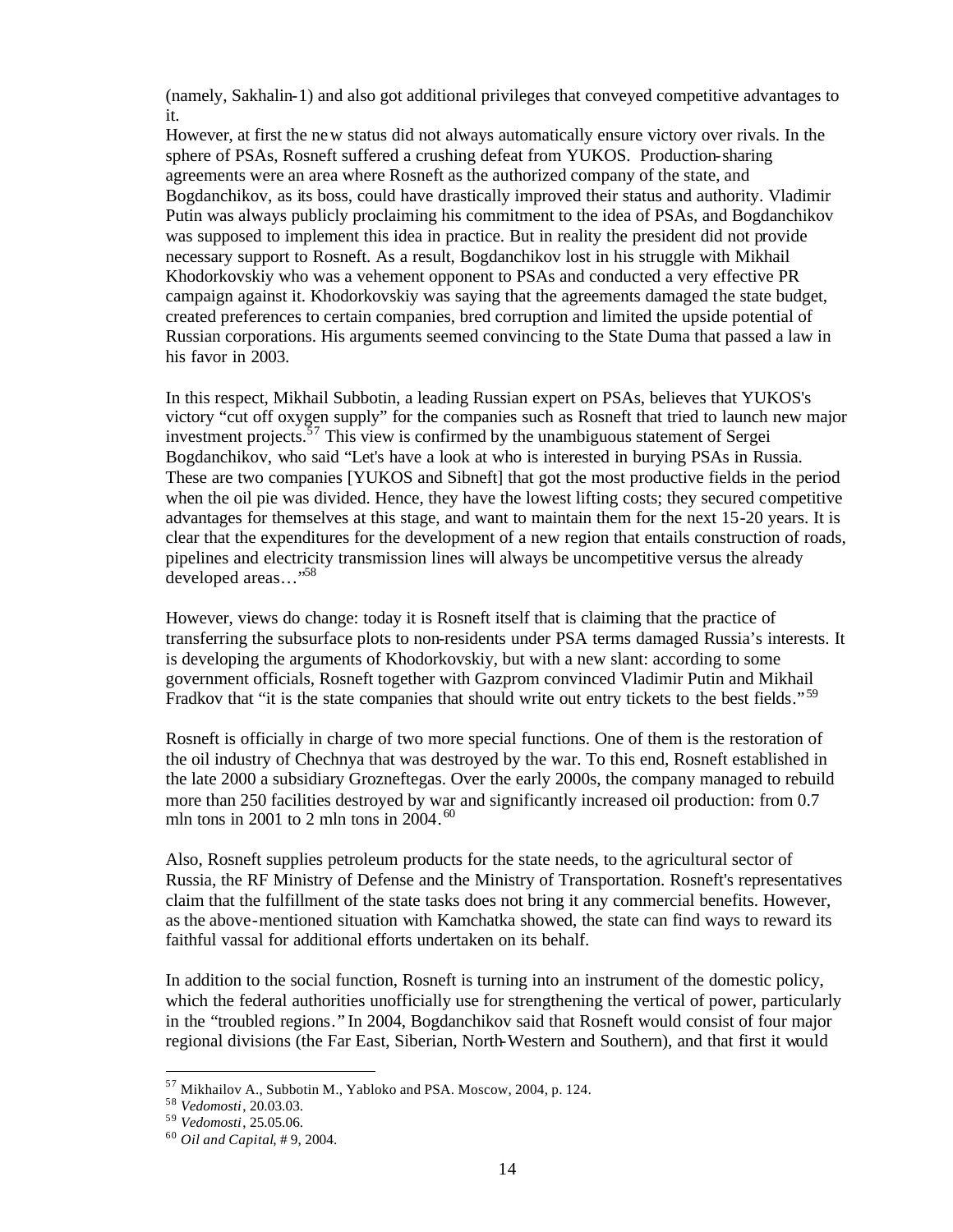join together its producing assets in Krasnodar in order to cut administrative and operating costs. The Southern region is strategically important for Russia, and, therefore, the state company might be putting its house in order there to meet the state objectives.

## *Extraordinary and Petropotentiary*

Powerful national oil companies often serve as an instrument of the state foreign policy or act as a counterbalance to foreign oil companies. Rosneft, which should have logically been such an instrument because of its state ownership, until recently was not strong or influential enough to perform this function. However, now the situation is changing and it is gradually evolving into a state agent in the foreign policy realm.

Rosneft is active in the CIS states, implementing, in particular, an important project in Kazakhstan: it develops the Kurmangazy located on the shelf of the northern part of the Caspian Sea together with KazMunaiGaz. The subsidiary of Rosneft, RN-Kazakhstan, was authorized by the RF government in 2003 to participate in the Kurmangazy project and finance the Russian share of expenses. On July 6, 2005, a relevant PSA and Agreement on Joint Activities were signed in Astana in the presence of Russian and Kazakh Presidents. It is noteworthy that Kurmangazy was one of many spheres where Rosneft crossed swords with YUKOS. The Caspian Oil Company that was founded by YUKOS, LUKOIL and Gazprom also hoped to become the Russian envoy in the project. However, Rosneft was chosen for this role, and YUKOS complained that Rosneft took unfair advantage of its special status.

Efforts of Rosneft in the "far abroad" are now mainly focused on Algiers where it established a joint operating company with Stroitransgas. Bogdanchikov was saying that he was driven by purely economic considerations, since it is profitable to invest in oil production in the North Africa. However, the date of Rosneft's arrival in Algiers in spring 2001 coincided with the intensification of Russia-Algiers political dialogue. Therefo re, participation of Russian companies in Algiers' petroleum projects might contribute to the development of political and economic cooperation between the countries.

Recently, the political weight of Rosneft in Asia has increased considerably. Thus, the Russian-Japanese summit held in November 2005 confirmed the role that Rosneft as the current master of East-Siberian oil will play in Russian-Japanese relations. Sergei Bogdanchikov admitted in Tokyo that he was discussing with JNOC the establishment of a JV dealing with the development of fields in East Siberia. 61

In addition, during the latest visit of Putin to Beijing an agreement on establishing a JV between Rosneft and CNPC and on cooperation in Russia and China was signed. Rosneft is also implementing joint projects with the Korean National Oil Company on the West Kamchatka shelf and within the framework of Sakhalin-3. Therefore, Rosneft carved for itself an important niche in the relations with the three key countries of the region. Besides, India is involved in Sakhalin-1 project: in 2001, Rosneft sold to the Indian ONGC half of its share in the project, and this deal helped to execute a major contract for the deliveries of Russian weapons to India.

Nowadays, the Russian government is concerned not only with the development of international cooperation and attraction of foreign investors to the domestic energy sector. It is increasingly focused on limiting the role of international corporations in the development of strategic reserves. These limitations were formalized in the draft Law on the Subsurface, and recently they have been toughened even further.

<sup>61</sup> *Vedomosti*, 22.11.05.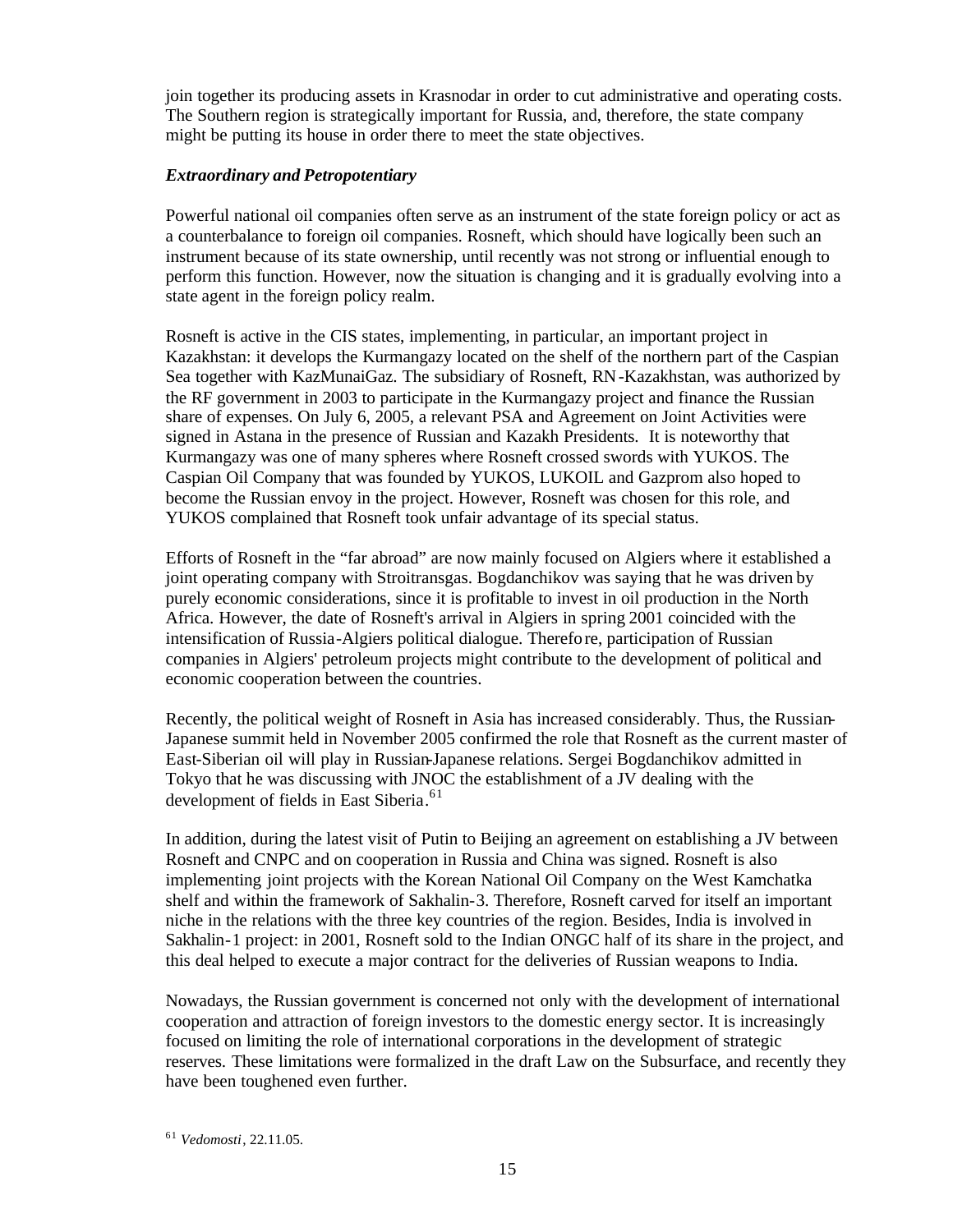Bogdanchikov has started thinking in this direction long ago. He said in February 2004: "I believe we should give an even more careful consideratio n to the issue of foreign involvement in our oil industry. It might even make sense to think about limiting the acquisition of major stakes in Russian companies by foreigners. Let them invest in production sphere rather than in the stock market: let them win a license under general terms and work."<sup>62</sup>

Not surprisingly, his tough stance reflects the general sentiment of "oil and gas patriotism" that is getting increasingly stronger in Russia. The usual Russian xenophobia is particularly visible in the case of the oil and gas sector: according to the recent public opinion polls made by Levadacenter, 67% of population believes that foreigners should not be allowed any form of control in the oil sector of Russia versus only 2% that accepts foreign involvement without any limitations.<sup>63</sup>

Bogdanchikov's thoughts about the role of foreign companies in the oil sector of Russia were reflected in his deeds. In 2003, Rosneft won a war for the Vankor oil field when it defeated both YUKOS and TOTAL. Eniseineft created in 1992 won a license for Vankor in a tender held in 1993.<sup>64</sup> In 2000, YUKOS joined the game by acquiring the controlling interest of East-Siberian Oil and Gas Company, a parent company of Eniseineftegasgeologiya and Eniseigeophysica.

In the early 2002, TotalFinaElf conducted negotiations with the administration of the Krasnoyarsk region, Eniseineft and Anglo-Siberian Oil Company (ASOC) about its participation in the development of the field. A year later, TOTAL reached an agreement on buying 52% out of 59% of Eniseineft owned by ASOC. In February 2003, TOTAL said that it was ready to invest \$2.5-3 bln in the development of Vankor over two years. However, soon after that, Rosneft bought ASOC for \$80 million and became owner of a 59% stake in Eniseineft.

Wishing to secure its control over the field TOTAL tried to use "the administrative resource," i.e. its friendly relations with the Krasnoyarsk Region administration. However, it discovered to its chagrin that Rosneft possessed "administrative resource" of the Éderal level.<sup>65</sup> Some experts believe that the lengthy negotiations between Rosneft and TOTAL on joint projects were unsuccessful mainly because TOTAL was insisting on a 50% shareholding. Also, to the annoyance of Rosneft, the French major tried to put pressure on the Russian company by sending letters to the RF Government, including to the Ministry of Foreign Affairs.<sup>66</sup>

After Rosneft bought ASOC, disputes with YUKOS continued; to resolve them, Rosneft had to turn to the General Prosecutor Office for assistance accusing Khodorkovskiy of stealing 19% of shares of Eniseineftegas (shareholder of Eniseineft). Having gotten rid of the rivals, Rosneft started drilling at Vankor field in March 2004.

Rosneft fought so hard for Vankor not only to expand its reserve base. By buying ASOC it did not permit Vankor to pass under the control of a foreign major. Had it happened, a new channel of oil export not controlled by Transneft (read - the state) could have emerged. Vankor, in contrast to other oil and gas projects of East Siberia, is not irreversibly linked to the Pacific Rim markets. Liquid hydrocarbons of the Krasnoyarsk region could be shipped along the Northern Sea Route, which would permit to avoid Transneft's bottlenecks and diversify markets for

<sup>62</sup> *Oil and Gas Vertical*, # 16, 2004, p. 21.

<sup>63</sup> *Vedomosti*, 29.08.05.

<sup>64</sup> Eniseyneft's Russian founders were state enterprises Eniseineftegasgeologiya (22%) and Eniseygeophisika (15%), as well as the administration of the Turukhansk region (4%). The foreign investor of Eniseineft was Anglo-Siberian Oil Company.

<sup>&</sup>lt;sup>65</sup> See in greater detail N.Simonia, Russian Energy Policy in East Siberia and the Far East. Baker Institute Publications, 2004.

<sup>66</sup> *NefteCompas*, April 24, 2003, p.4.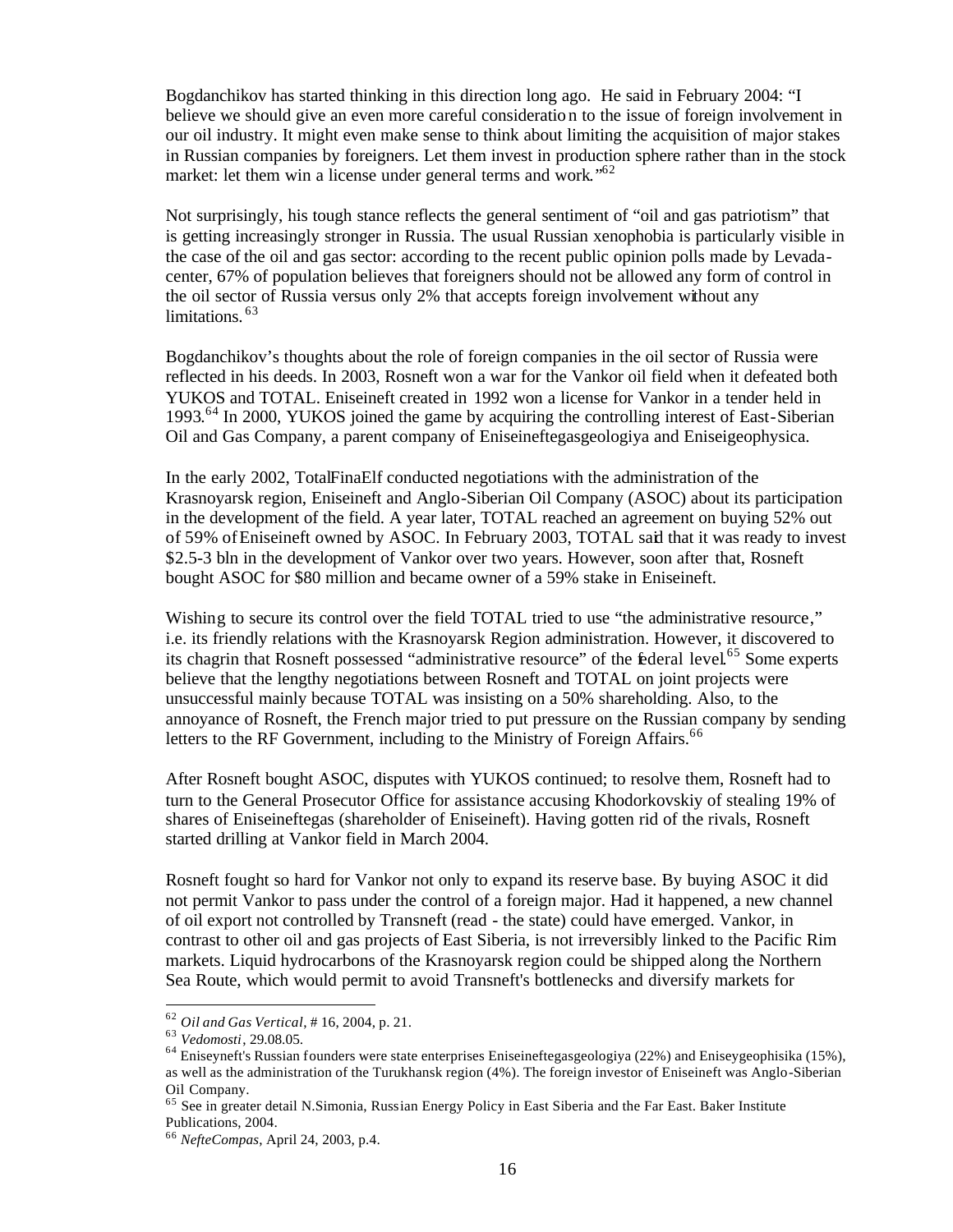Vankor crude: it could be delivered to Europe, America, Pacific Rim and China. Also, Vankor's oil is light and sweet; therefore, it makes sense not to blend it with Urals in Transneft's system.

The situation with Vankor showed that the national oil company sometimes has to sacrifice its commercial interests for the state needs. It seems that Rosneft had to change its plans for transporting the Vankor oil after the decision was made to build the Eastern Oil Pipeline through which oil can be pumped to China. (And Rosneft has to deliver there 48 million tons of oil over 10 years to repay the debts it incurred while acquiring Yugansk).

In summer 2005 Bogdanchikov pleaded with the president "to ask the government and regional authorities to pay more attention to this pipeline, otherwise many billion dollars of ours will be frozen."<sup>67</sup> Since without Vankor it will be difficult to fill the Eastern Pipeline, Bogdanchikov put forward the idea to redirect Vankor oil from Dixon (as he intended earlier) to Nakhodka; it will mean pumping crude for the distance of over 5 thousand kilometers.<sup>68</sup>

Pursuing the goal of limiting foreign presence in the oil sector, Russian authorities did not even hesitate to break the previously signed contracts, though these actions seriously undermined the investment climate. In January 2004, the government denied ExxonMobil and ChevronTexaco the right to work on the Kirinskiy block within the Sakhalin-3 project not only under PSA terms, but under the ordinary licensing terms as well, and the block was returned to the undistributed fund of the subsurface plots. (Rosneft was the third equal partner). The government used a formal pretext that international investors did not have documented rights for the relevant plot of the shelf. Probably, the stronger Rosneft no longer wanted to play a second fiddle to foreign partners, and the state was not satisfied with the role that companies under its control had in the most significant petroleum projects. Now Rosneft wishes to bid for the Kirinskiy block when it will be auctioned again,  $69$  and, if it wins, it might invite the world majors to participate – but on new terms.

\*\*\*

Vladimir Putin very unambiguously shows his approval of Rosneft and personally Sergei Bogdanchikov. He invited head of Rosneft to his residence on Bogdanchikov's birthday (August 10, 2005). In September 2005 Putin visited Tuapse refinery owned by Rosneft, and praised Bogdanchikov to the sky saying that "over the last 5 years the company's capitalization grew by a factor of five. It is a significant contribution to the capitalization of the whole country.<sup> $570$ </sup>

In the time when Rosneft is preparing its IPO, the benevolent attention of the country's leader becomes an important value driver, since it protects investors from political risks and enhances the company's attractiveness. However, the pending IPO provoked many questions abroad. Western analysts are worried about its huge debt burden (after all the recent acquisitions, its debt exceeds \$11 billion). George Soros raised ethical and global energy security issues.<sup>71</sup> Other international experts are concerned that Rosneft is an instrument of the state policy and will pursue political objectives of Russia to the detriment of shareholders.

Russian citizens who were offered to participate in the so-called "people's placement" of Rosneft's shares within the country should also ask some questions. Whom does this placement really target since the minimal investment for the public was fixed at 15,000 rubles while the

<sup>67</sup> *Vedomosti*, 24.10.05.

<sup>68</sup> *Oil and Gas Vertical*, # 14, 2005, p. 63).

<sup>69</sup> www.interoil.ru.news, 27.02.06

<sup>70</sup> *Vedomosti*, 07.09.05.

<sup>71</sup> *FT*, 26.04.06.